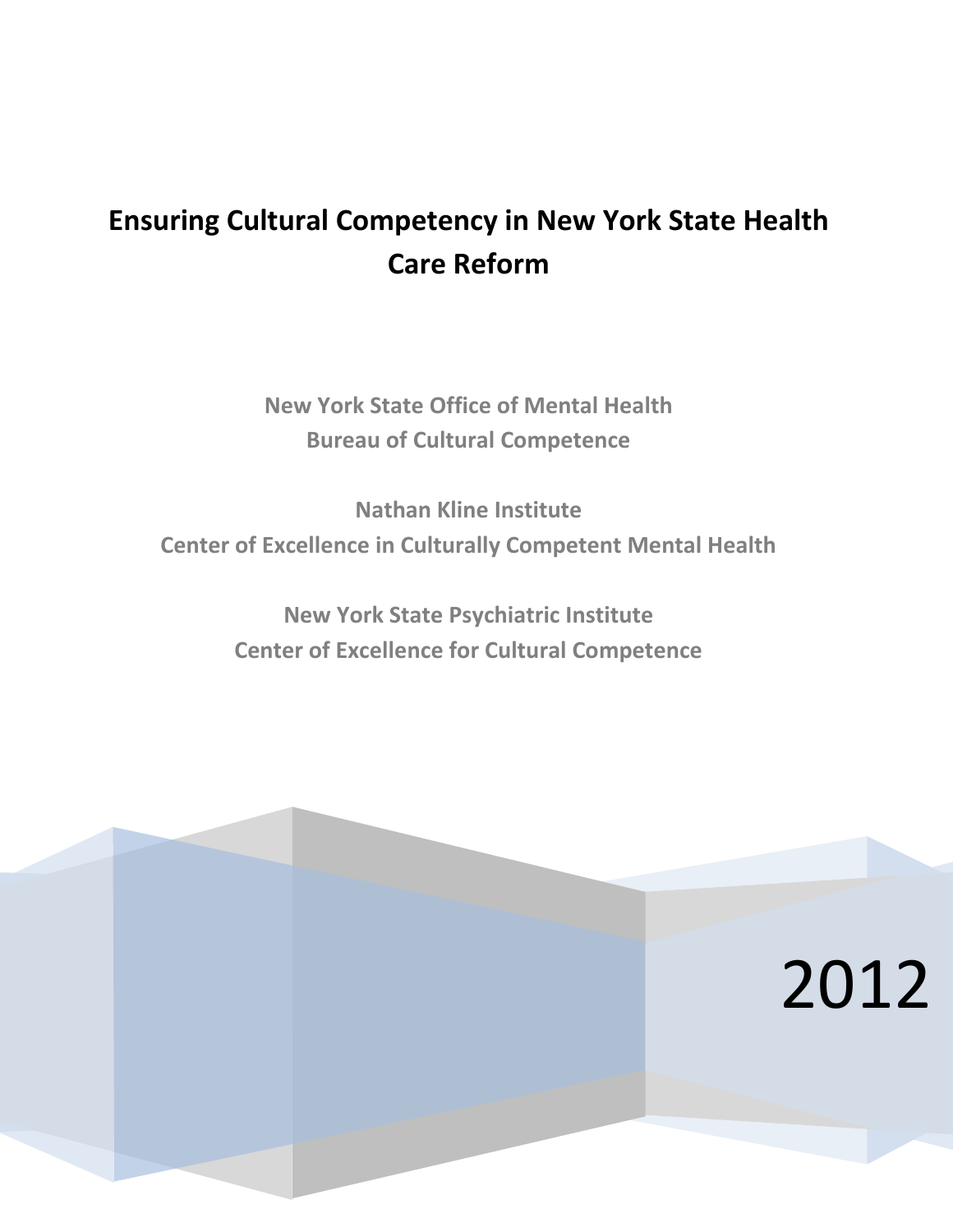## **Acknowledgements**

The following individuals contributed to the report.

New York State Office of Mental Health, Bureau of Cultural Competence Marisol Núñez-Rodríguez Hextor Pabón Emy López-Murphy Elatisha Kirnon Frances Priester Deirdre Goss

Nathan Kline Institute Center of Excellence in Culturally Competent Mental Health Carole Siegel Lenora Reid-Rose Gary Haugland Judy Samuels Jennifer Hernández

New York State Psychiatric Institute Center of Excellence for Cultural Competence Roberto Lewis-Fernández Leopoldo Cabassa Jennifer Humensky Andel Nicasio Marit Boiler Neil Aggarwal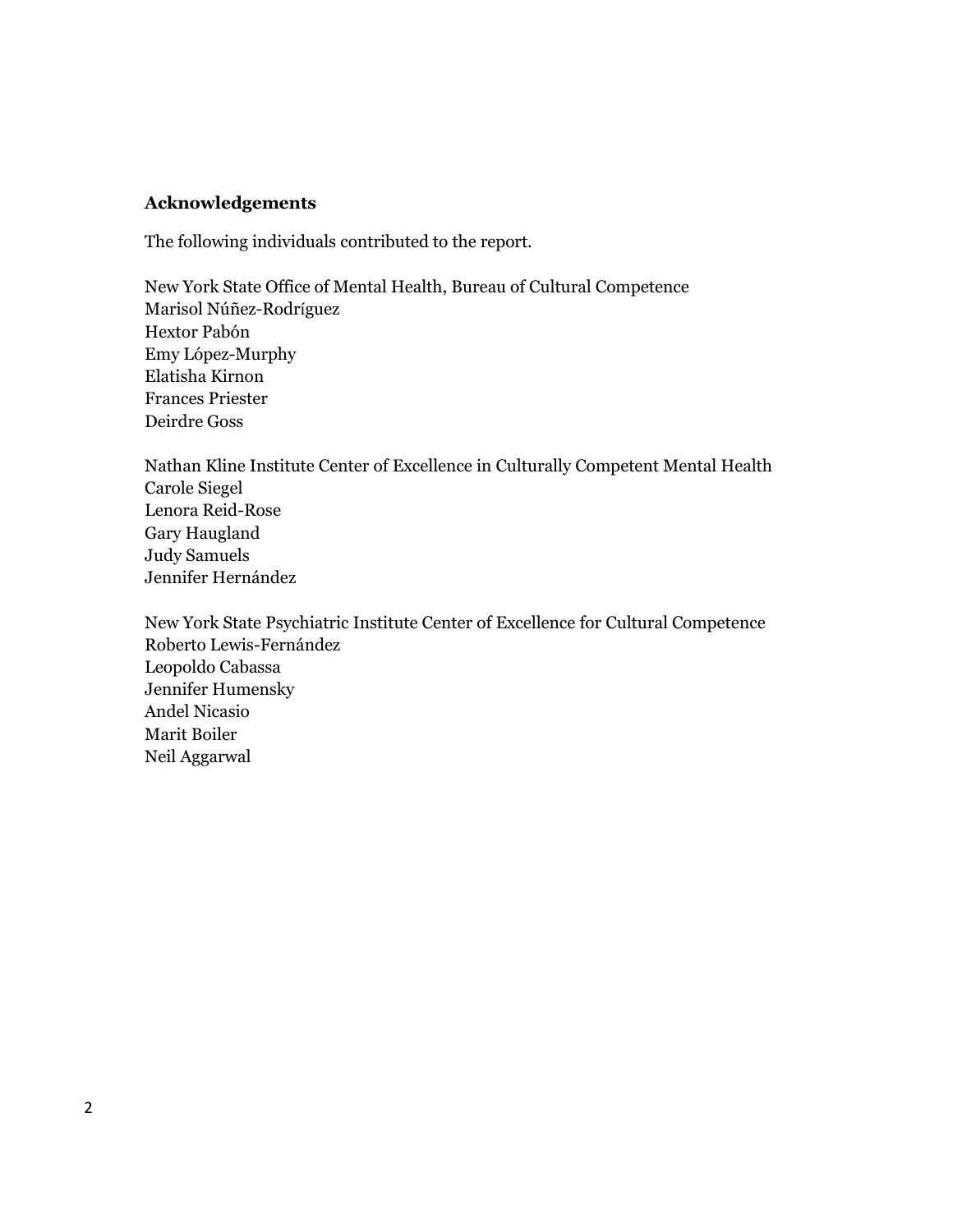



Dear colleagues:

Please read and consider closely this paper on cultural competence and health reform--with a special emphasis on behavioral health. The paper provides an excellent briefing on changes underway in health care and behavioral healthcare, as well as an expert summary of key issues and recommendations in Cultural Competence. These perspectives are integrated in a report that leaders at every level can use to improve care.

In mental health, quality care cannot be delivered without cultural competence. There is no better way to describe this than by quoting former Surgeon General Dr. David Satcher: "When it comes to mental health, culture counts" (emphasis added). Mental health concerns are expressed in thinking, emotion and personality. They are strongly linked to our history, our family, our experiences. We need mental health care that is aligned with who we are.

Perhaps some of the time, cultural competence can be unconscious...for example, if a therapist is treating a consumer who has the same background and experiences that she does, their shared culture may provide a good starting point. But in a state as diverse as New York, we must also work to build cultural competence...by respecting diversity, attracting a health care workforce as diverse as the communities we serve, assuring linguistic accessibility for our services--as Governor Cuomo has directed--and making cultural competence a foundation of our approach to recovery. I hope you find this paper a valuable resource.

Sincerely,

Michael F. Hogan, Ph.D. Commissioner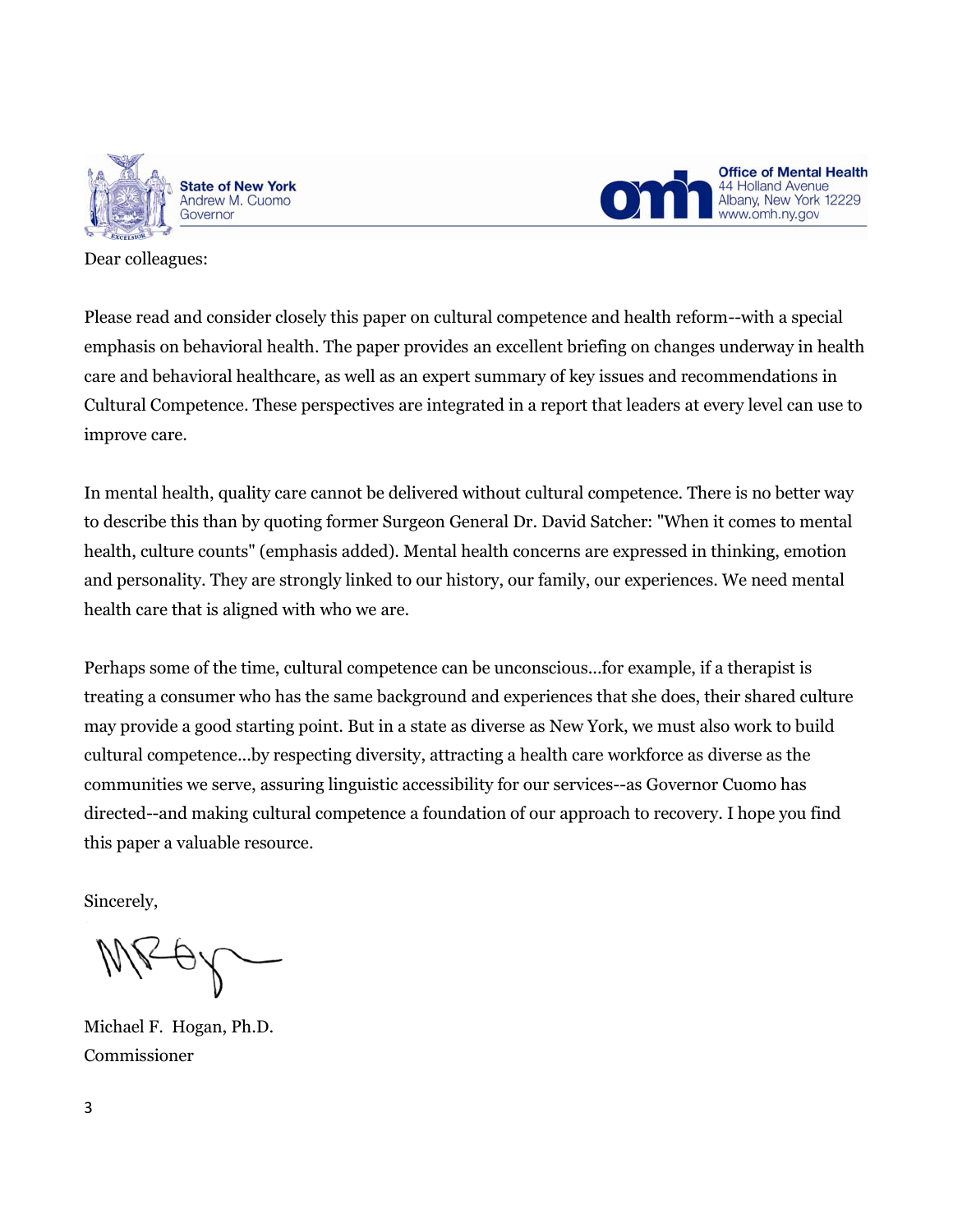**xecutive Summary** New York State (NYS) has initiated health care system reform in accordance with mandates found in the federal Patient Protection and Affordable Care Act that are expected to transform the organization and delivery of mental health care services. The Medicaid Redesign initiative aims to improve quality of care and reduce costs by transitioning Medicaid clients to managed care plans and enrolling those with complex needs and high costs into newly formed integrated care models. Regional Behavioral Health Organizations have been introduced to facilitate the transition and local Health Homes to deliver the care. Given the growing diversity of the population of NYS, cultural competency (CC) should be at the forefront of reform activities. Care of clients from the traditionally underserved racial/ethnic groups may be unnecessarily compromised if these service models are not culturally competent. The White Paper summarizes the current evidence showing that CC activities help improve these groups' access to, engagement with, and retention in mental health care as well as enhance the quality of their care. We also review evidence indicating that CC activities help lower costs through the use of bilingual clinicians and culturally adapted interventions, and reduce the risk of medical errors and malpractice. To help ensure cultural competence in the various service components of the emerging models, the Paper provides specific recommendations for activities that should be undertaken to ensure cultural competence. Organizational activities that set the stage for cultural competency include having a CC plan, organizing a CC advisory committee, recruiting and hiring culturally diverse staff (including peers), and providing training on CC to staff at all levels. More specific activities that are recommended include: **E**

# **For RBHOs and HHs serving clients from underserved cultural groups**

- Enhance data collection systems to allow more specific identification of cultural groups
- Develop centralized interpreter services
- Translate relevant documents
- Disseminate CC health promotion materials to communities in coverage areas
- Disseminate 'vetted' training materials for CC training to community providers/network partners
- Assess performance measures of the quality of care provided by community providers/network partners specifically with respect to underserved cultural groups
- Assess CC of community providers/network partners and provide them with actionable feedback
- Promote the use of evidence-based practices (EBPs) that have evidence for the cultural populations served
- Assist providers in adopting and adapting culturally-relevant EBPs

# **For HH Network Partners serving clients from underserved cultural groups**

- Conduct client and family cultural assessments
- Ensure language and communication competencies of staff
- Develop programmatic strategies for trust building and stigma reduction
- Provide services in culturally appropriate milieus
- Involve family or consumer-valued persons in the care process, as desired by consumer
- Ensure that referrals for care and social supports are CC
- Provide linkages to culturally-valued community supports (e.g., churches, clubs)
- Monitor outcomes by cultural group
- 4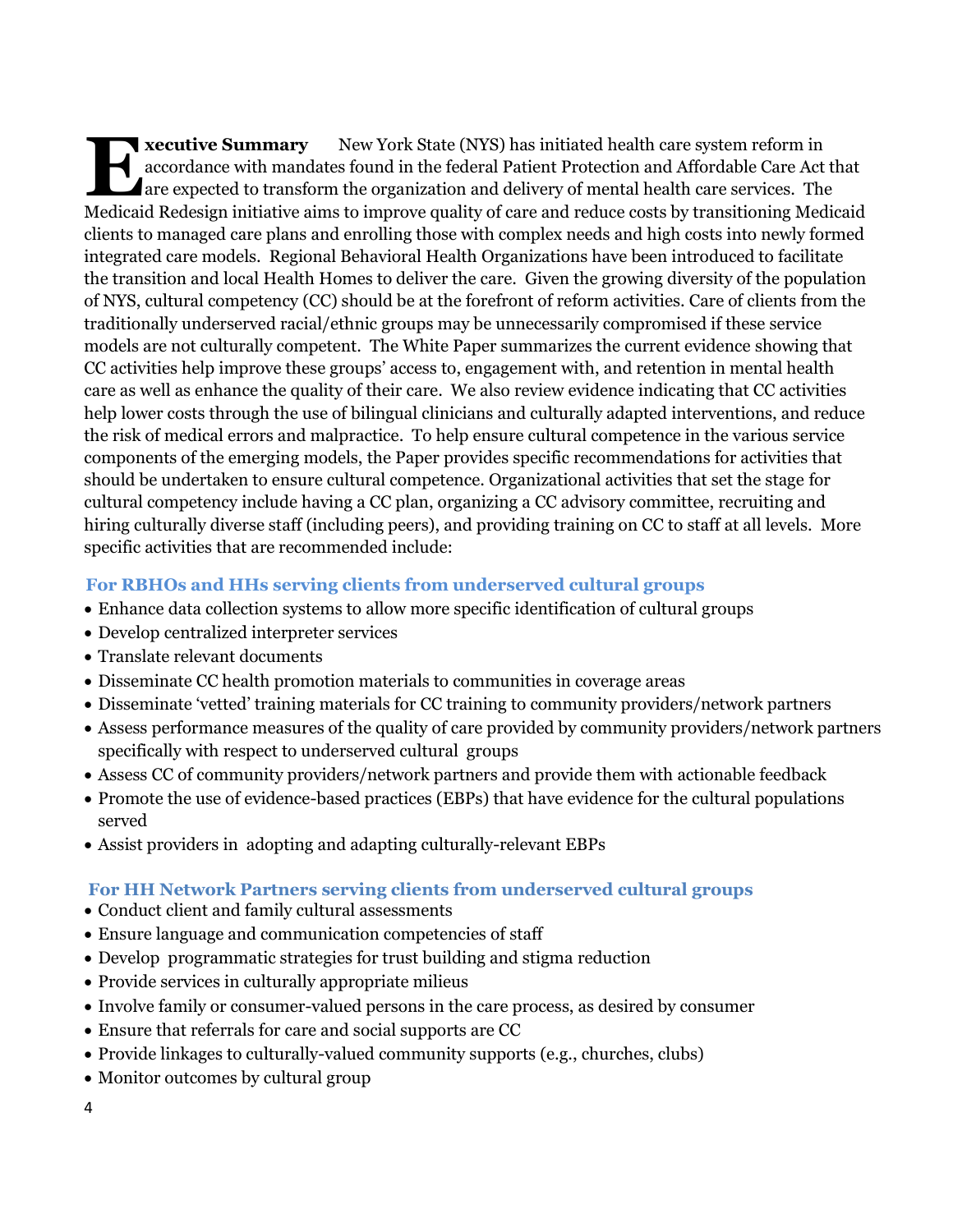## **Chapter I. Rationale for Cultural Competence in Health Care Reform**

## **A. Introduction**

New York State has initiated health care system changes in compliance with mandates found in the Federal Patient Protection Affordable Care Act (PPACA) that will lead to transformations in the organization and delivery of mental health care services. Ensuring the cultural competence of the emerging service models is particularly important for persons with behavioral health care disorders, as their engagement and retention in care may be unnecessarily impeded if cultural accommodations are not included. Given the growing diversity of the population of NYS, cultural competency needs to be at the forefront of reform activities.

The goals of cultural competence in the delivery of health care are consonant with the 'Triple Aims' of health care reform articulated by Donald Berwick, former director of the Center of Medicaid and Medicare Services (Berwick, 2008): namely, to improve population health, increase

## **Cultural Competence:**

*Culture* **refers to integrated patterns of human behavior and cognition that include the language, thoughts, communications, actions, customs, beliefs, values and institutions of a particular social group (e.g., ethnic or racial group, faith community, language group).**

*Cultural Competence* **in an individual or organization implies having the capacity to function effectively within the context of the cultural beliefs, behaviors, and needs presented by consumers and their communities.**

**Adapted from Anderson et al., 2003**

quality of care, and reduce costs. Providing prevention care that is culturally competent care is essential for the improvement of a population's mental health. Cultural competence increases access and engagement into needed services for members of underserved racial and ethnic groups and for persons with limited English proficiency. Providing culturally competent care improves service quality and outcomes because diagnoses are more accurately made, consumer - caregiver communication is improved, and services are tailored to consumer needs and preferences. While implementation of certain cultural competence activities, such as interpreter services, may result in additional initial costs, these will be more than offset by benefits accrued from increased engagement, such as lower outreach costs, fewer missed visits, decreased use of possibly inappropriate and expensive care, such as emergency and inpatient services, increased consumer productivity, and reduced family burden.

PPACA has included several broad-based and fundamental provisions for introducing cultural competence activities that should help reduce disparities in health care delivery, beginning with the requirement to include consumers' race, ethnicity, and language in all data collection. These data will help fulfill requirements for stratified data analyses of quality measures required of federally sponsored programs. There are also various federal grants with provisions to increase the number of underrepresented minorities in the health care workforce; to support innovative prevention and treatment strategies; and to conduct outreach to underserved and minority populations (Legal Notes,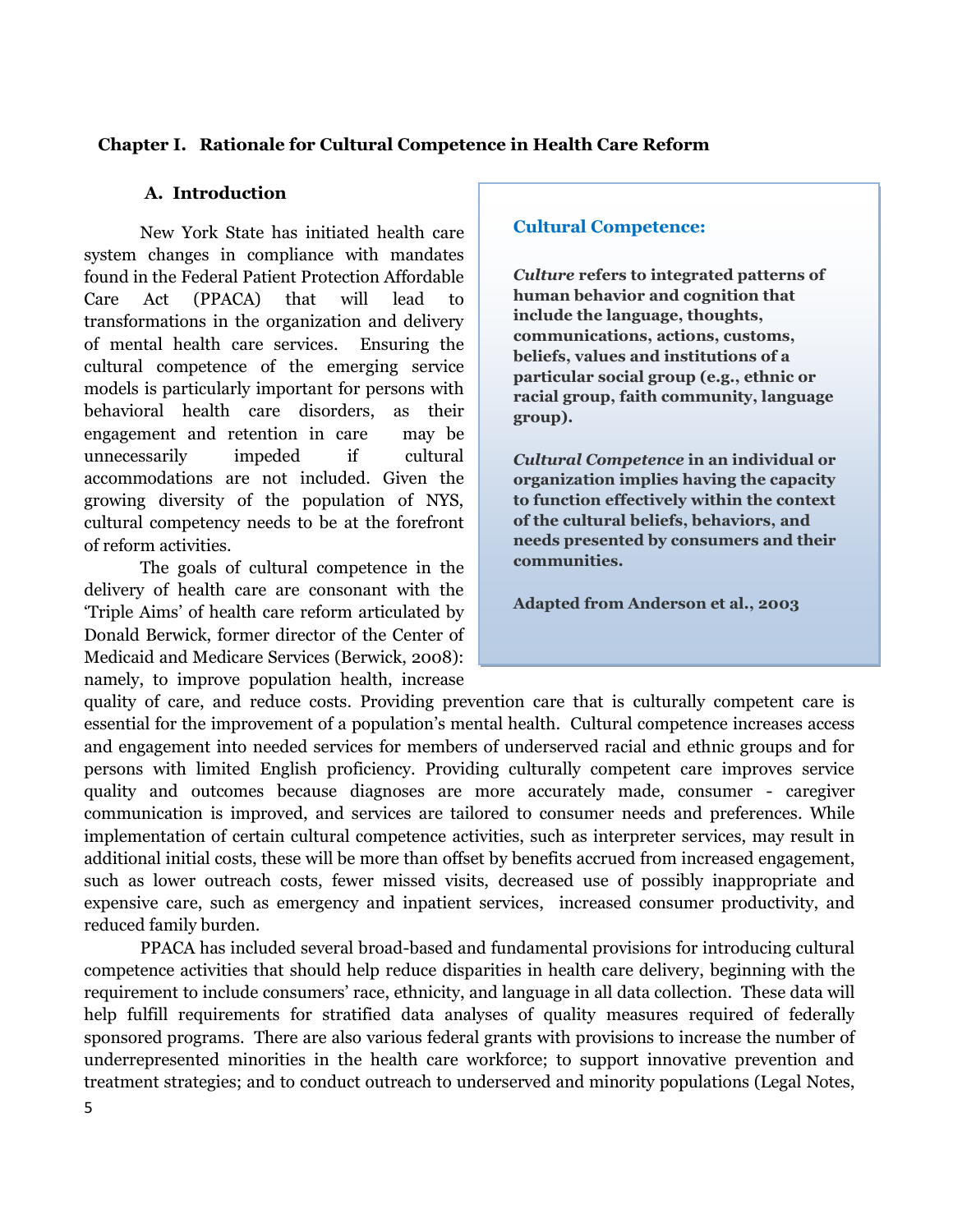George Washington University School of Public Health and Health Services, Vol 3 Issue 1, 2011).

The purpose of this White Paper is to demonstrate why health care reform in New York State must include implementation of culturally competent care. This paper also discusses ways in which cultural competence activities can be integrated from inception into the State's newly emerging care delivery models and how this imperative enhances the likelihood of achieving PPACA goals.

The rationale for attending to cultural competence in New York State is discussed below in terms of the diversity of the population and the federal and state legal and regulatory requirements. A brief summary is given of current health care reform initiatives at the federal level and in New York State that will need to incorporate cultural competence in their design. Chapter II describes the scientific evidence for cultural competence activities in promoting access, quality, and lower costs. Chapter III suggests ways in which the goals of these reform initiatives can be achieved by ensuring the infusion of cultural competence into reform models. Chapter IV contains the report's conclusions.

#### **B. Rationale**

#### *i. Diversity of the New York State Population*

The rationale for the promotion of cultural competence (CC) in health care reform in New York State (NYS) is clear. NYS is an increasingly multicultural state. According to the 2010 Census, about 18% of the NYS population is Hispanic/Latino, 16% African American, 7% Asian American, and 11% other non-White, non-Hispanic race or two or more races; these groups together comprise 52% of the State's population. Furthermore, the immigrant population is growing: about 22% of the NYS population is foreign-born, up from 16% in 1990.

Cultural groups that require special attention from a health care system (see box) comprise an ever-increasing proportion of the persons served in the NYS public mental health system. Service organization and delivery often need to be tailored culturally in order to facilitate these groups'

**Cultural Group that should be the special focus of a health care system:** 

*Cultural Group* **is a group of people with shared activities, ideas, and traditions, which are reinforced by members of the group (Collins, 2009).**

*Cultural Group of special focus of a health care system*  **The interaction between the current procedures and services of the health care system and the socio-cultural features of the group result in limitations in service access or participation by members of the cultural group**.

**Examples include: underserved racial/ethnic groups; lesbian, gay, bisexual, and transgendered communities, limited English proficiency populations, and** 

# **Persons with Limited English Proficiency:**

**Individuals who do not speak English as their primary language and who have a limited ability to read, speak, write, or understand English (US LEP, 2012).**

6 engagement in and benefit from services. In the non-inpatient system, in 2009 in a typical week, approximately 174,000 persons were served, of whom 24% were Black, non-Hispanic, 22% Hispanic,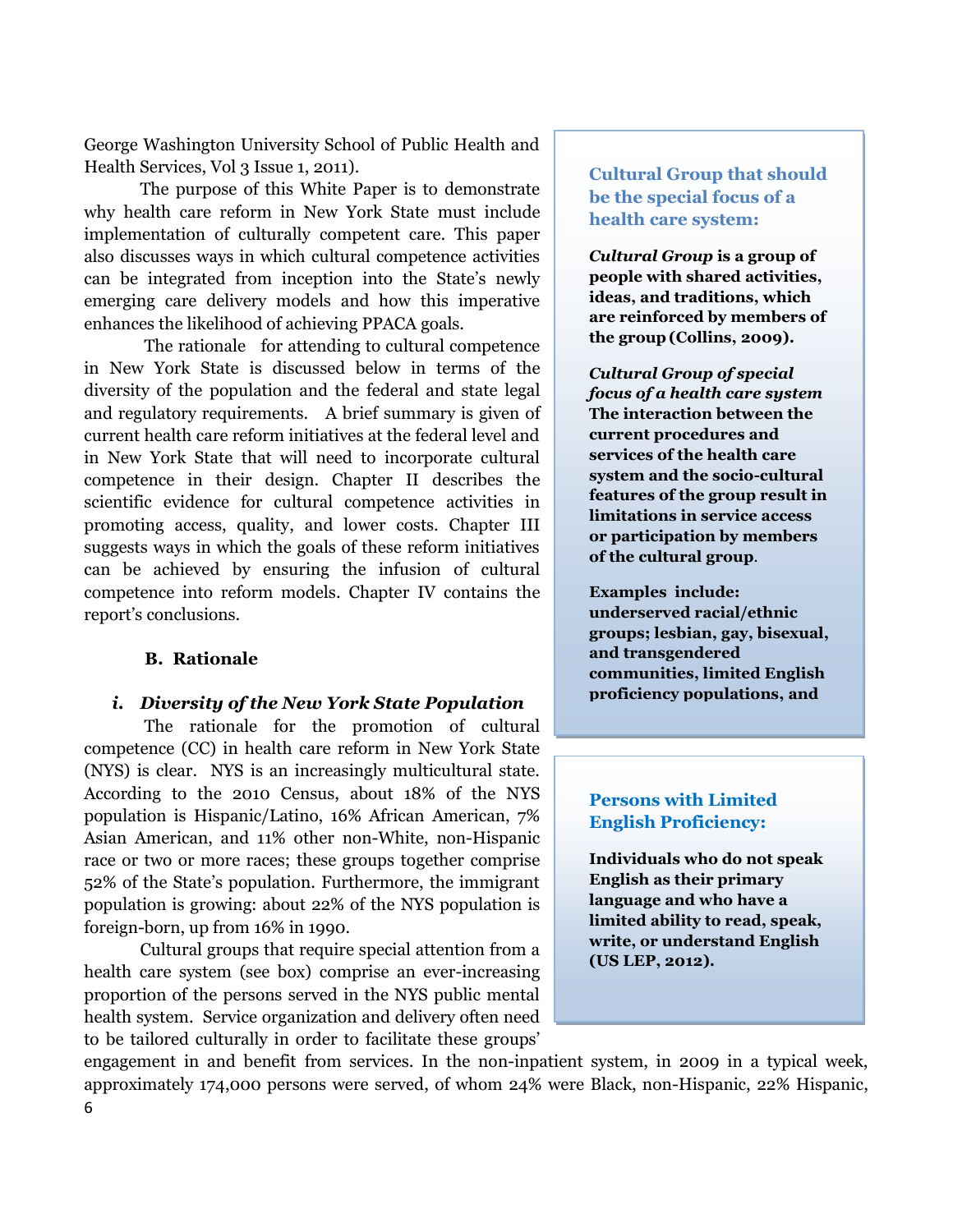and 2% Asian, non-Hispanic. Non-inpatient annual treated prevalence rates for Blacks and Hispanics exceed those of Whites (Siegel, et al. 2011). Average daily census figures for inpatient services indicate substantially higher population-based rates of Blacks than other groups in inpatient care (Donahue, et al, 2011).

#### *ii. Federal and State Policies and Regulations*

Federal and state policies and regulations ensure that the health care provided in New York State is culturally competent (Carter-Pokras, et al, 2004). Relevant federal regulations include Title VI of the Civil Rights Act of 1964, which states, in part, that "no person in the United States shall, on the grounds of race, color or national origin, be excluded from participation in, be denied the benefits of, or be subjected to discrimination under any program or activity receiving Federal financial assistance" (Civil Rights Act, 1964). The US Department of Health and Human Services (HHS) requires that entities receiving financial assistance from HHS provide "meaningful access" for patients with limited English proficiency (LEP) at no cost to the client(US DoJ, 2000). In December 2000, the HHS Office of Minority Health published standards for culturally and linguistically appropriate services (CLAS) (US DHHS, 2000). Adherence to the HHS CLAS standards is a requirement for the accreditation of hospitals and medical schools (Carter-Pokras, et al, 2004). Moreover, reducing health care disparities is a goal of the PPACA (US Congress, 2010). In addition to federal regulations, national governing bodies, including The Joint Commission (TJC) and the National Committee for Quality Assurance (NCQA), also have standards for cultural competence that facilities and managed care plans, respectively, must adhere to as part of their accreditation process.

NYS has repeatedly renewed its commitment to providing culturally competent care, as recently demonstrated by Governor Cuomo's October 2011 directive requiring that all state agencies provide essential public documents (e.g. forms, instructions) in the six most common languages spoken in NYS, as well as access to interpreter services in the constituent's native language. Furthermore, state agencies are required to submit a Language Access Plan (90 days after issuance of the order, and every two years thereafter) detailing the agency's compliance, including documentation of interpreter access, number of forms translated and number of languages, the number of bilingual employees, and employee training plans (New York State Office of the Governor, 2011). Additionally, in 2010, NYS adopted a Patient's Bill of Rights which stipulates that patients have the right to be active participants in their health care. This is defined to include the ability to review and have access to all important and appropriate treatment information, delivered in a manner the patient can comprehend and can utilize to make an informed decision. Furthermore, addressing disparities and improving language access are key components of the New York State Office of Mental Health (OMH) Strategic Plan (NYS OMH, 2012), and have been incorporated into the recent Medicaid Redesign (Cohen and Karpati, 2011) and Health Home initiatives (NYS DOH, 2012a).

To better understand and meet the needs of the cultural groups served by the NYS public mental health system, OMH has provided infrastructure for increasing the CC of its services. It has established a Bureau of Cultural Competency as well as two Centers of Excellence in CC Mental Health at the Nathan Kline Institute and New York State Psychiatric Institute. The Centers develop and disseminate numerous products such as assessment tools, instruments, new services, and educational materials to provide specific steps, desirable behaviors, and considered responses for improving services for cultural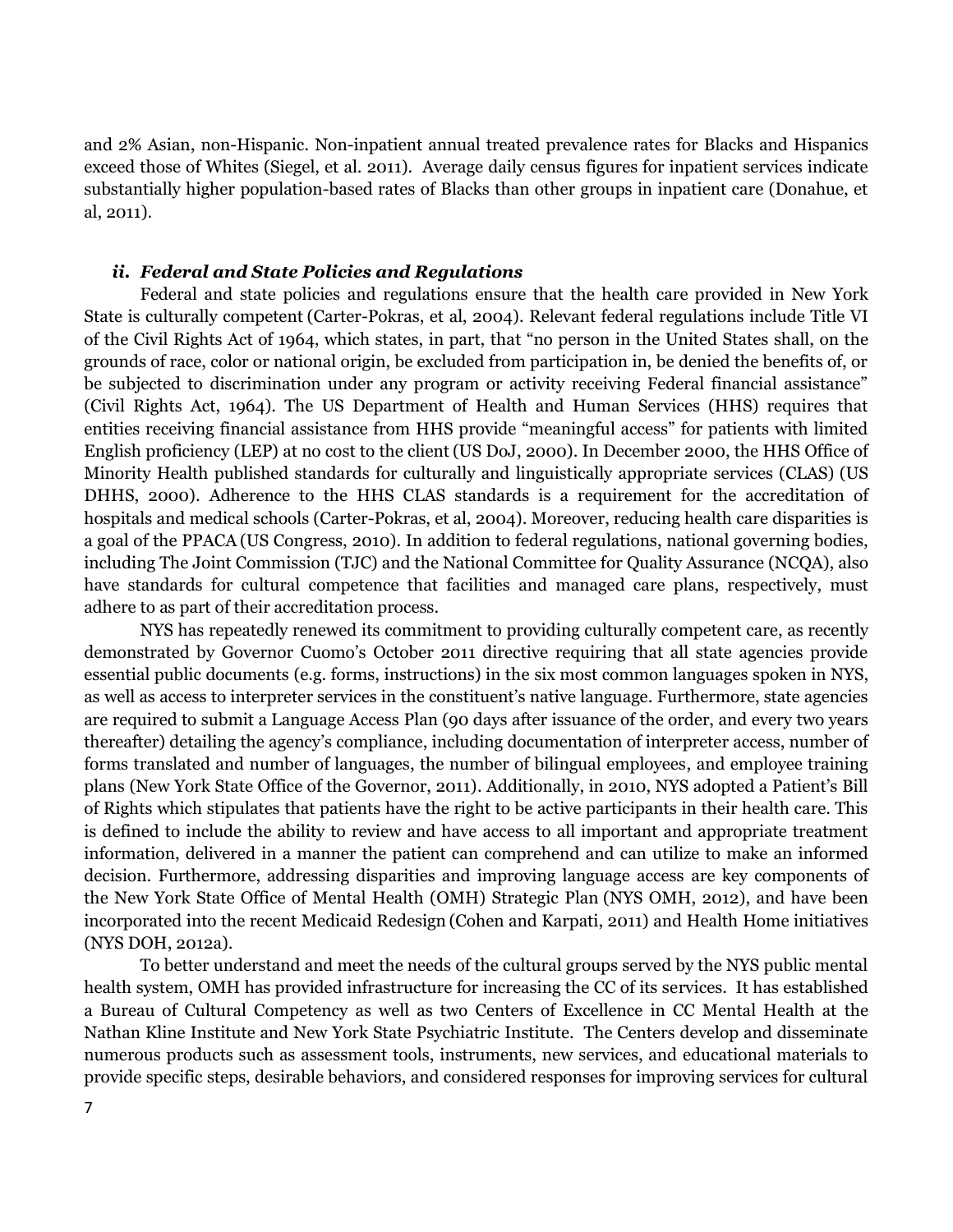groups at the organizational, program, intervention, provider, and consumer levels of a health care system. All these products as well as new ones that will need to be developed for new service models have an important place in health care reform.

## **C. The New Landscape Under Health Care Reform**

To contextualize the recommendations for CC activities to be incorporated into health care

reform, a description of these reform efforts is provided. This chapter describes these efforts at the federal level (PPACA) and current steps being taken at the state level (Medicaid reform, including the new organizational entities Regional Behavioral Health Organizations and Health Homes).

# *i. Patient Protection and Affordable Care Act (PPACA*

Signed into law in March, 2010, PPACA proposes a wide array of changes to the US health care system that impact all members of the population, including those with and without existing health insurance coverage. To improve access, PPACA proposes ways to increase coverage for all economic strata of the population: introducing expanded eligibility criteria for Medicaid enrollment; proposing models for increasing availability of health insurance for those without insurance through federal or state-organized health benefit exchanges, and reforming the delivery and payment of Medicare services. With respect to persons with complex health and mental health needs –including persons with severe psychiatric disorders—PPACA proposes models of care that coordinate the multiple components of care they require (Kaiser Family Foundation, 2010) with the goal of improving quality and reducing costs.

**Recommendations of MRT Health Disparities Work Group of most relevance to persons with behavioral health conditions**

- **Enhance data collection/metrics to measure disparities**
- **Improve language access**
- **Promote language accessible prescriptions**
- **Conduct targeted CC training for health care workforce**
- **Ensure full access to Medicaid mental health medications**
- **Enhance services for youth in transition with psychiatric disabilities**
- **Promote population health through coverage of community-based chronic disease preventive services**

# *ii. Medicaid Reform in New York State.*

In compliance with impending mandated changes and aiming to reduce costs, New York State (NYS) has embarked on a redesign of its Medicaid program, currently the largest single item in the state budget. In 2009, approximately \$50 billion was spent on Medicaid by the state, county, and federal governments (Medicaid Institute, 2010), serving almost 5 million beneficiaries. Twenty percent of these beneficiaries account for 75% of the program's expenditures and among these 40% are diagnosed with mental illness and chemical dependency (Rosenthal, NYAPRS, 2011). The NYS Department of Health (DOH) estimates that there are 975,000 high-cost Medicaid enrollees with multiple chronic illnesses (NYS DOH, 2011b). Over 400,000 are Medicaid recipients with behavioral health problems, and at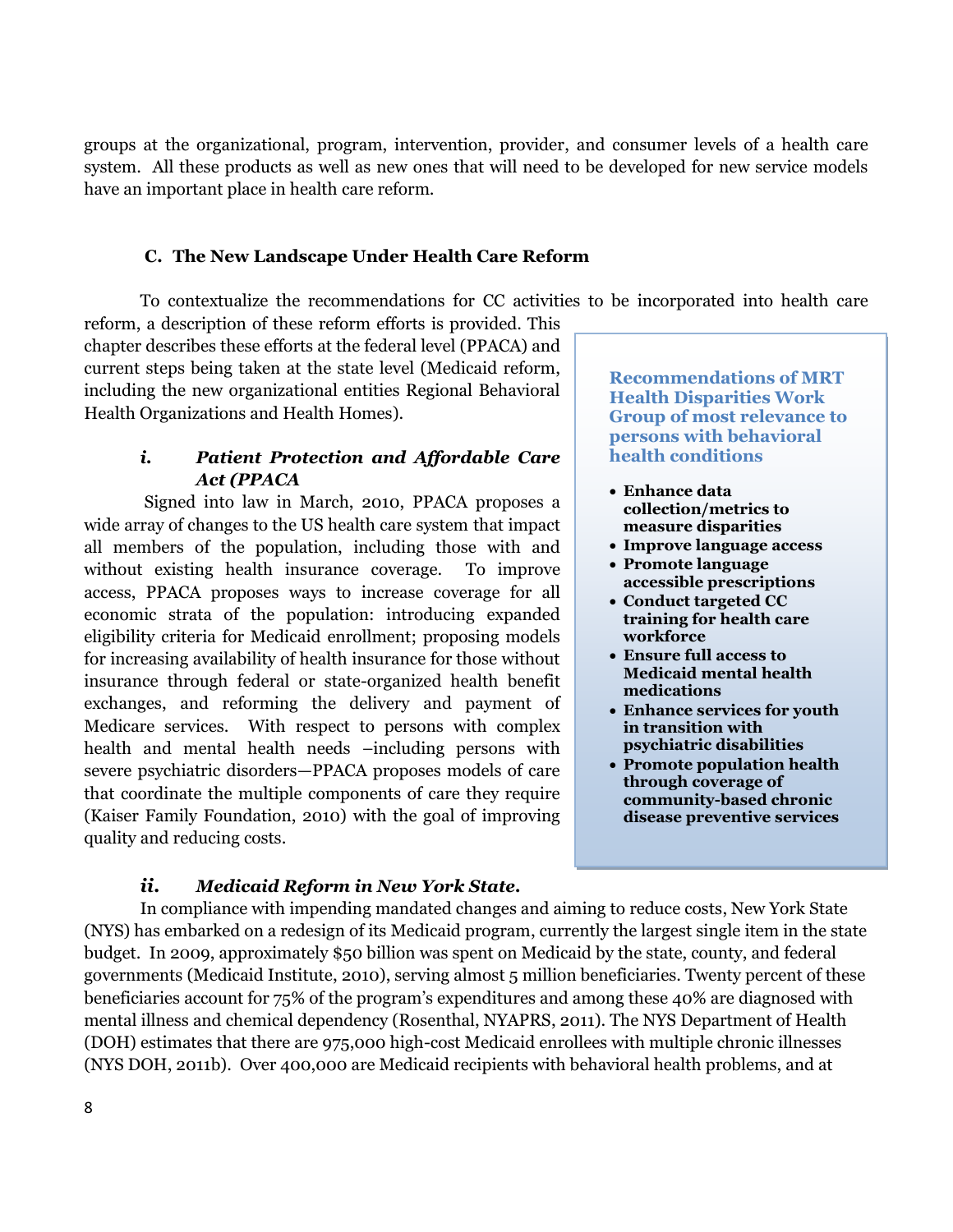least half of these are people of color. Complex cases have high costs and cross-sector health care needs requiring coordination across multiple provider agencies.

A Medicaid Redesign Team (MRT) was formed to provide an action plan to lower health care costs, improve patient outcomes and reduce health disparities. Care coordination, particularly of the high cost users, and reduction in spending are critical elements of redesign. Towards this end, the plan aims to end the state's Medicaid fee-for service system and replace it with a variety of integrated care management systems. Phase I of reform which has begun includes the initiation of a global Medicaid Spending Cap. (NYS DOH, 2012c). In 2011, slightly fewer than three million of Medicaid-eligible beneficiaries, or 66% of all NYS Medicaid recipients, were enrolled in managed care plans (NYS DOH, 2011b).

An MRT subcommittee examined opportunities for disparity reduction. In their final report, they made 14 recommendations, seven of which (see call out box) are directly applicable to persons from cultural groups with behavioral health conditions (NYS DOH, 2011a). In this report, we suggest other activities to promote CC for inclusion into emerging health care models in NYS. Given the multicultural composition of the NYS Medicaid population, CC activities will work to ensure that PPACA goals are met for all.

NYS has begun the process of integrating services by developing an organizational framework

for the delivery and funding of health care. Health Homes (HHs) are being selected for the management of integrated and coordinated care for persons who are considered to be complex cases because of their comorbidities and consequent need for simultaneous behavioral services, other health care services, and other community-based support. Regional Behavioral Health Organizations (RBHOs) are being put in place across the state to oversee these new delivery entities particularly by monitoring the utilization and delivery of Medicaidcovered services. Future steps in NYS include moving all Medicaid behavioral health services into specialty managed care.

Figure 1 depicts the structural organization of Medicaid managed care services for complex cases expected to be fully implemented by 2014. Cultural competency activities can promote the achievement of PPACA goals and are required at the multiple levels of this model: at RBHOs/Managed Care Organizations, at Health Homes, at programs under HHs, and by the caregivers in these programs.



**Figure 1**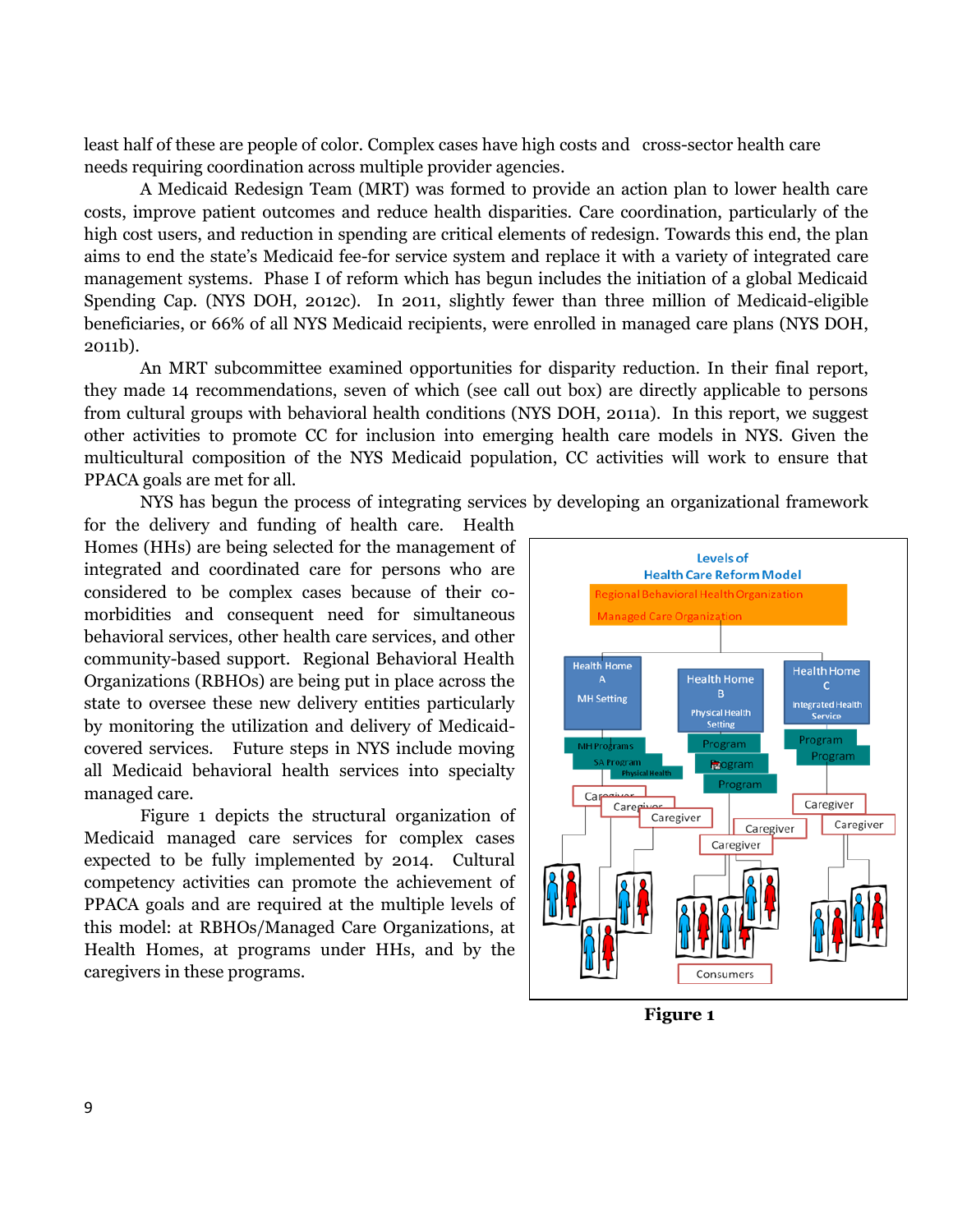#### *Regional Behavioral Health Organizations*

The state has contracted with five behavioral health management organizations that together will provide coverage across the state. The contracts to the RBHOs are intended to facilitate the transition of all Medicaid clients to managed care plans covering integrated physical and behavioral health by 2014. RBHOs will monitor behavioral health inpatient length of stay, and work with hospitals to ensure effective discharge plans and prompt linkages to outpatient providers. They are also to profile the performance of the community providers (NYS BHO Regional Forum, 2011). In the second phase of the move to greater managed care organization, RBHOs will be replaced by a limited number of Specialized Managed Care Plans, Special Needs Managed Care Plans, and Accountable Care Organizations (ACOs) providing and managing behavioral health services.

#### *Health Homes (HHs)*

In 2010, as part of PPACA, the Social Security Act was amended to allow states the option of implementing Health Homes for Medicaid enrollees with chronic conditions. PPACA will provide timelimited dollars to set up the administrative aspects of these new organizations. NYS has chosen this option for its high-cost/high-need Medicaid enrollees with chronic medical/behavioral health conditions. A request for proposals to demonstrate the availability of the organizational structures and consortia was issued early in 2011 and selection of health homes and funding began in January, 2012 (NYS DOH, 2012b). Through consortia of network partners comprised of medical, mental health, and chemical dependency treatment providers, social workers, nurses, and other care providers in HHs are required to provide coordinated, comprehensive medical and behavioral health care and linkages to community-based social service providers.

Care managers in the HHs will ensure that enrollees receive all needed medical, behavioral, and social services in accordance with a single care management plan. Care coordinators (navigators), distinct from care managers, will coordinate services and be responsible for sharing information with providers about beneficiaries' past and current health issues, their providers and their response and follow-up with medications and treatments. HH care coordination services will either be directly provided by the HH or subcontracted. Network partners will continue to bill on a Medicaid fee-forservice basis and the HH will be paid an adjusted care management fee until 2014 when all services are to be reimbursed based on fixed payments per case (USDHHS, 2010).

The myriad reforms are resulting in a fundamental change in the way behavioral health care services are delivered in New York, with consumers of mental health services receiving integrated care from Health Homes, and with RBHOs coordinating and managing behavioral health care. It is vital that these new health care delivery systems continue to incorporate cultural competence into their service delivery, to ensure that the goals of improved access, quality, and cost containment are attained. There is evidence discussed below that CC activities can help achieve these goals.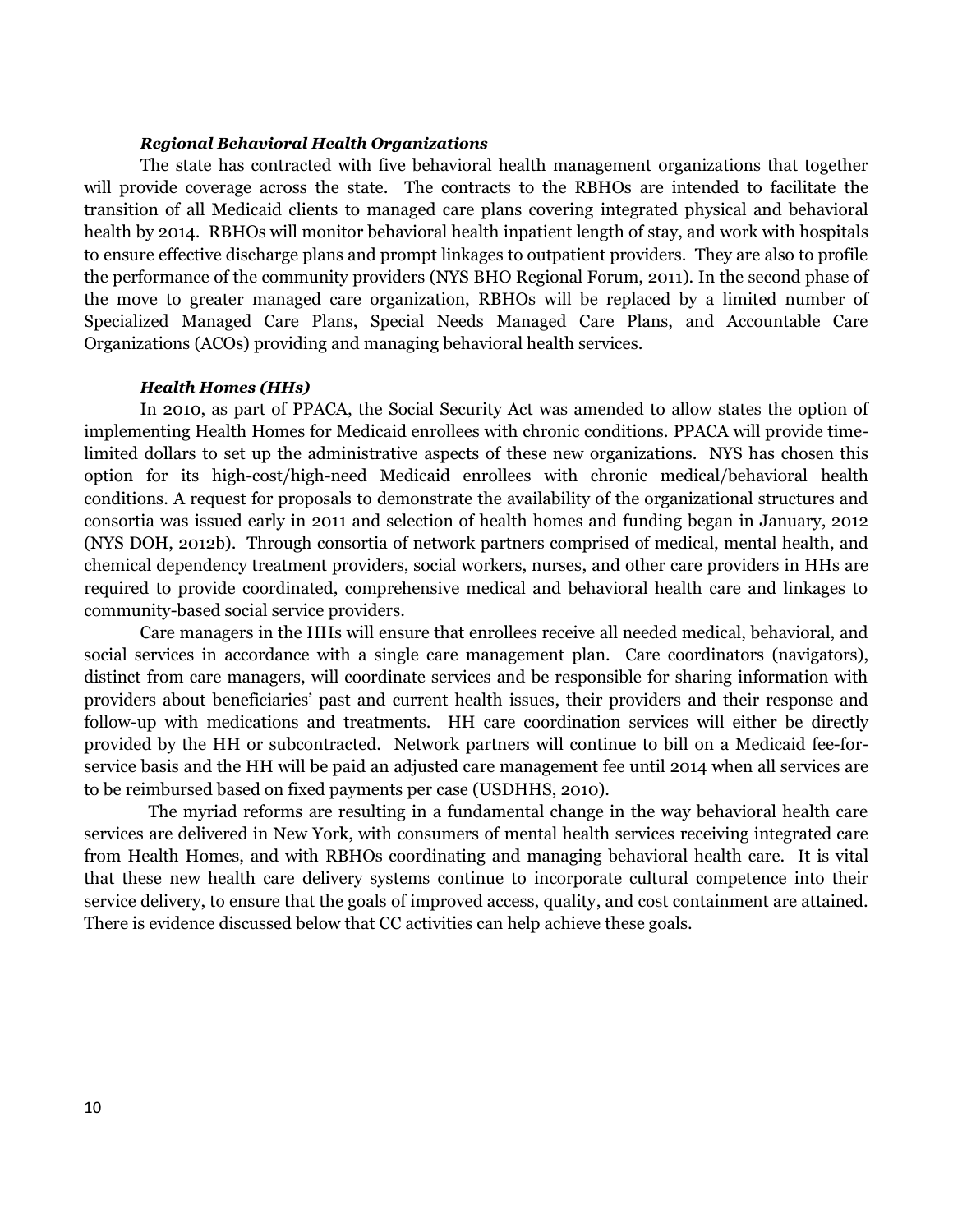# **Chapter II. Current Evidence for the Contribution of CC Activities to Improving Access to Care, Engagement in Care, Quality of Care, and Lower Costs**

After defining health care reform efforts in the previous chapter, we now provide evidence as to how CC activities improve access to and engagement in care, quality of care, and lower costs of care, for racially and ethnically diverse populations. In Chapter III, we will provide recommendations for specific activities that can be undertaken as part of health care reform that would promote the goals of access, quality, and lower costs.

## **A. Access to Care, Engagement, and Retention**

## *i. Access to Care*

Culturally competent outreach is vitally important for ensuring access to care. Racial and ethnic minorities and LEP persons have lower utilization of mental health services than non-Hispanic whites (Parcesepe et al, 2011), which stem from a variety of factors, including differences in the definition of mental illness and limited knowledge about the availability of mental health services (Kutner et al, 2006), lower socioeconomic status (Copeland and Butler, 2007), mistrust of providers (Armstrong et al, 2007) and experiences with stigma in the health care system (Nadeem et al, 2007). Successful, culturally-competent outreach strategies include involvement of the family, as well as trusted

community leaders, such as clergy (Siegel et al, 2011). Other strategies include outreach activities conducted locally in the community, with outreach workers speaking, and providing materials, in the reader's native language (Abreu and Hynes, 2009).

## *ii. Engagement and Retention*

Cultural adaptations are defined as "the systematic modification of an evidence-based treatment (EBT) to consider language, culture, and context in such a way that it is compatible with the client's cultural patterns, meanings, and values" (Bernal et al., 2009). A number of studies have found that adapting established interventions and evidence-based practices in a culturally competent manner can result in improvements in engagement and retention. For example, pilot studies of cultural adaptations of EBTs including Motivational Interviewing (MI), Multifamily Group (MFG) and Parent Management Training (PMT) have all found evidence of increased adherence and retention, compared to patients receiving standard care (Lewis-Fernández et al, in press, Kopelowicz et al, 2012, Domenech-Rodríguez et al, 2011). Guides are available to help providers and agencies in adaptations emphasizing the importance of consumers and

# **Benefits of Culturally Competent Care**

**Access, Engagement, Retention**

- **Active outreach and enrollment**
- **Improved engagement,**
- **adherence, retention in care Quality**
	- **Improved outcomes of care**
	- **Improved patient-provider communication**
	- **Reduced risk of medical errors and malpractice**

#### **Cost**

- **Bilingual clinicians shown to result in lower costs**
- **Culturally adapted interventions associated with benefits that outweigh costs**
- **Reduced provision of unnecessary services**
- **Reduced malpractice risk**

community persons from the cultural group in the process (Samuels et al, 2009).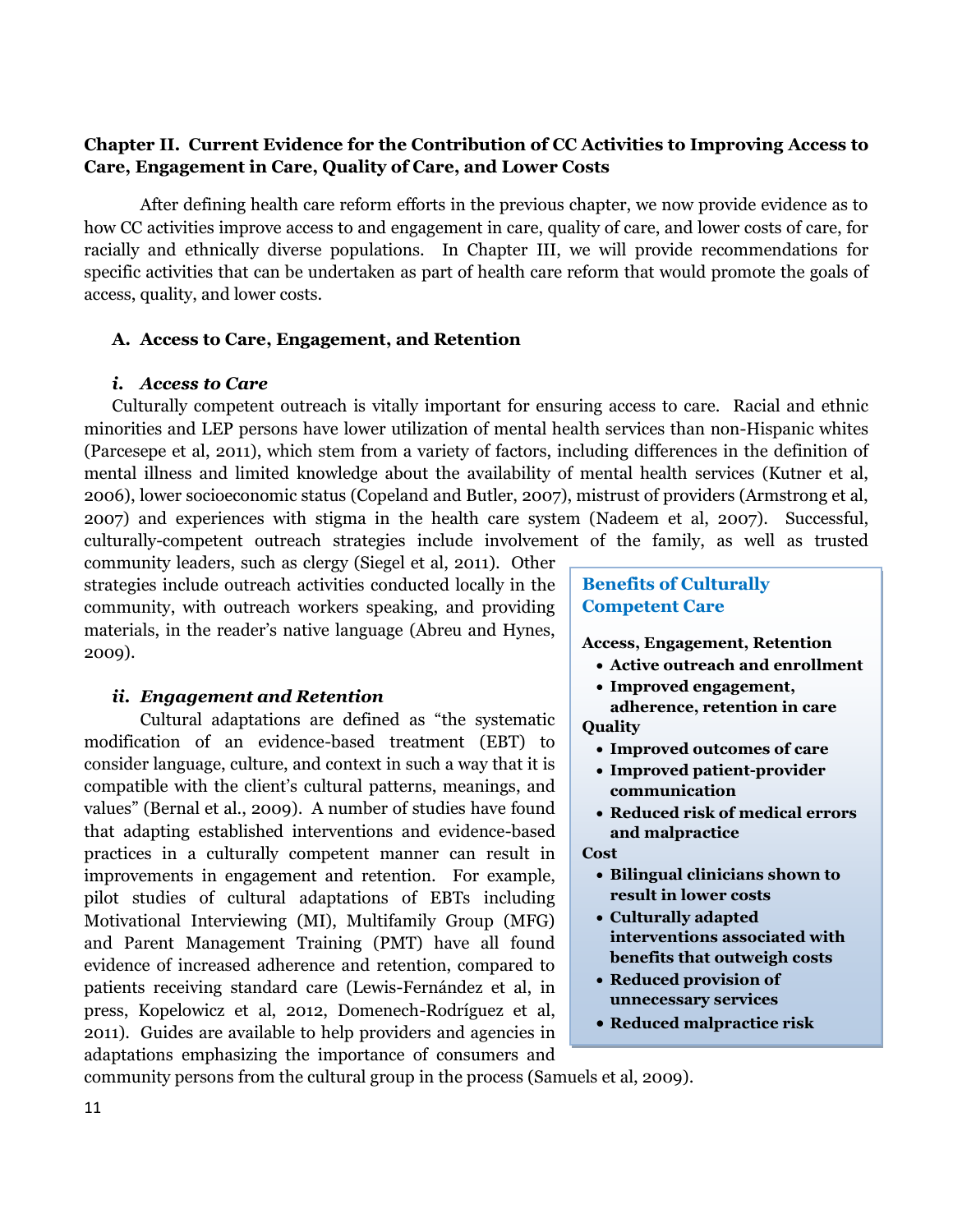## **B. Quality of Care**

#### *i. Improvements in Clinical Outcomes and Functioning*

In addition to the evidence on engagement and retention, a number of studies have demonstrated that culturally adapted mental health treatments result in improvements in outcomes (Griner and Smith, 2006). For example, culturally adapted MFG has been associated with fewer hospitalizations and longer time to rehospitalization (Kopelowicz et al, 2012). Culturally adapted cognitive behavioral therapy (CBT) and interpersonal therapy (IPT) have been associated with decreases in depression symptoms for children and adolescents (Benish et al, 2011, Roselló et al, 2008, Miranda et al, 2005, Roselló and Bernal, 1999). Furthermore, there is evidence that treatments, when comprised of more culturally adapted intervention elements, are more effective (Smith et al., 2011).

#### *ii. Improved Communication*

While cultural competence is a key component of effective health care in all areas, it is especially crucial in mental health, where communication is "the principal investigative and therapeutic tool" for provision of services (Farooq and Fear, 2003). For this reason, providing avenues for effective communication is essential for ensuring correct clinical information, as well as educating consumers and their families for whom mental health services are rare or non-existent and, among immigrants, often highly stigmatized in their cultures of origin (Musser-Granski and Carrillo, 1997). Numerous studies have shown that when effective culturally competent interpretation is available in health care settings, this results in higher rates of client satisfaction, increased adherence with appointments and medications, greater treatment response (Carter-Pokras et al, 2004), better patient recall of information given during the appointment, and the patient asking the provider more questions in order to better participate in the care (Crane, 1997). All of these are linked to better quality of care. Furthermore, cultural differences between consumers and providers can lead to an environment of misunderstanding and mistrust that result in the consumer disengaging from care (NYSPI-CECC, 2012).

#### *iii. Reduced Risk of Medical Errors*

Poor communication between consumers and providers can lead to medical errors. A study by The Joint Commission (TJC, formerly the Joint Commission on Accreditation of Healthcare Organizations, JCAHO) found that 65% of medical errors can be traced to communication problems (Goode et al, 2006). Another study found that children in families with language barriers are more likely to experience medical errors than children in families without language barriers (Cohen et al, 2005). Information obtained from non-English speaking consumers or poorly trained interpreters can be inaccurate and include errors such as omission, condensation, and substitution (Vasquez and Javier, 1991).

### *iv. Reduced Risk of Misdiagnosis*

12 Cultural barriers between consumers and providers can lead to misdiagnosis (Parcesepe et al, 2011). Studies have shown that consumers with limited English proficiency have higher rates of misdiagnosis than proficient English speakers, due to impaired communication with providers (Dysart-Gale, 2007). African Americans, in particular, have higher rates of misdiagnosis of schizophrenia than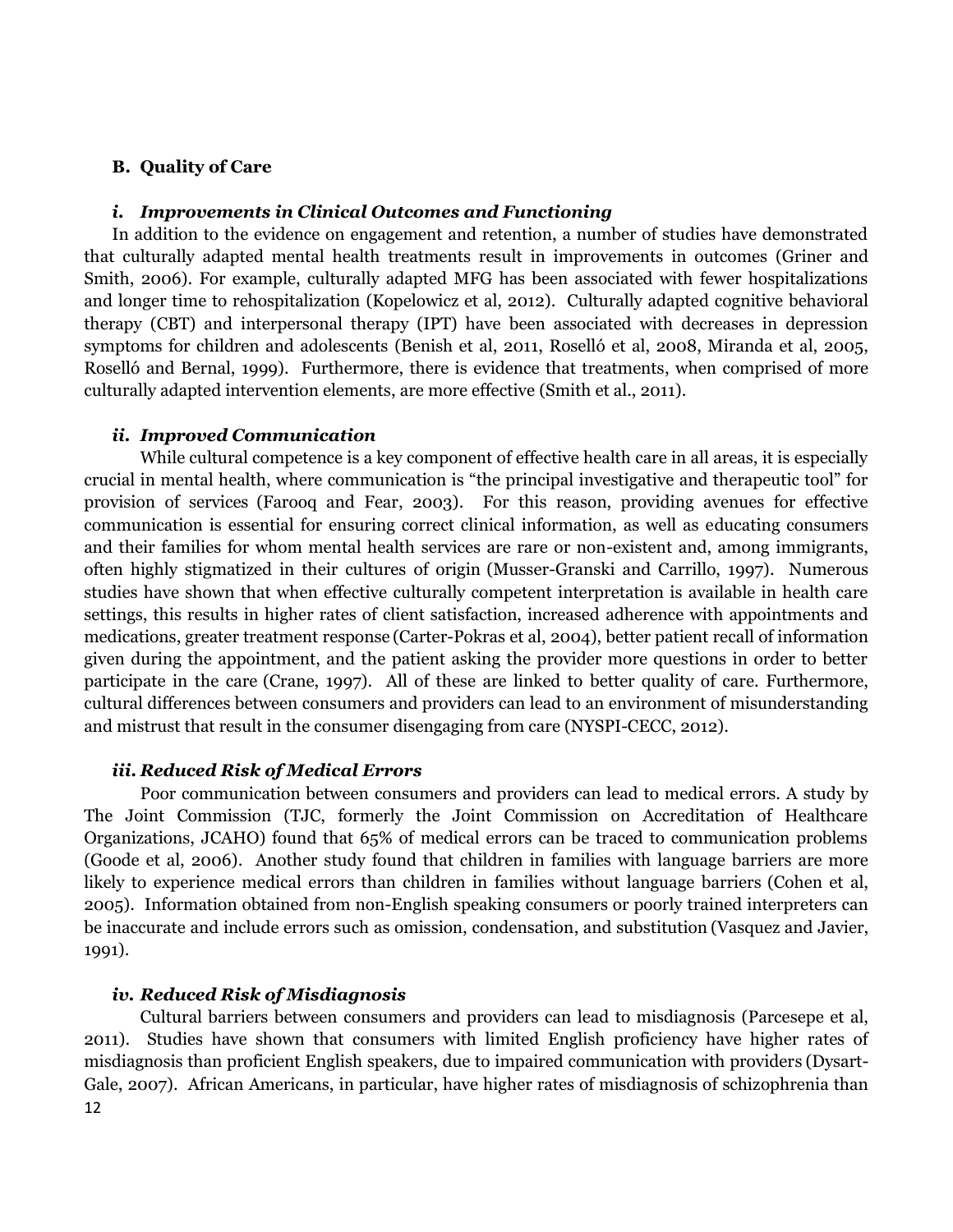non-Hispanic whites, possibly due to providers misinterpreting distrust as paranoia, under-detection of mood disorders in the African American population, provider biases, and miscommunication between consumer and provider (Hamton, 2007; Minsky et al, 2003). Misdiagnosis can lead to unnecessary, ineffective, and harmful provision of services or, alternatively, to untreated health care needs. Persons with untreated mental health problems, in turn, have increased risk of poor social outcomes, such as incarceration or homelessness. Furthermore, poor outcomes following misdiagnosis can result in legal liability of providers.

#### **C. Costs of Care**

#### *i. Cost-Effectiveness*

Although limited data are available on the cost-effectiveness of culturally competent mental health interventions, the available evidence suggests that increased costs from culturally competent treatment methods are worthwhile due to resulting improvements in health outcomes. The availability of bilingual clinicians has been shown to result in cost savings: a recent study found that having a Spanish-speaking attending physician on an inpatient medical unit resulted in decreased emergency department visits after discharge, thus reducing costs by \$92 per Spanish-speaking consumer (Jacobs et al, 2007). Furthermore, a number of studies have shown that providing access to interpreters results in cost savings, since the costs of the interpretation are recouped later by shorter visits, fewer tests and medications, fewer emergency department visits, and lower overall charges (Masland et al, 2010). Other studies have found that, in instances where evidence of cost savings cannot be documented, culturally competent practices are worthwhile due to increased benefits in health and quality of life. For example, the Partners in Care initiative, a randomized control trial of medication and therapy interventions for depression, adapted for Hispanic and African American consumers, found that adapted therapy was associated with significantly fewer depression days for Hispanics, at an additional cost that was significantly lower than that for care provided to White consumers (Schoenbaum et al 2004). A study of culturally adapted pharmacotherapy and CBT found that, although costs were higher, depressive symptoms were significantly lower for low-income minority women, and so the intervention overall was cost-effective compared to the alternative, community referral (Revicki et al 2005).

#### *ii. Reduced Risk of Unnecessary Provision of Services*

There is evidence that providers may order more tests and procedures when they do not understand the consumer's language, background or cultural style of communication, leading to higher medical costs. This phenomenon is referred to as the "Language Barrier Premium" (Carter-Pokras et al., 2004). For instance, physicians who cannot communicate adequately with a consumer may adopt a cautious treatment regimen (Carter-Pokras et al, 2004) by ordering more tests (Waxman and Levitt, 2000) and being more likely to admit the person to the hospital (Hampers and McNulty, 2002). Furthermore, persons with language barriers are more commonly seen in emergency departments due to the concentration of interpreters in these settings, in which costs incurred are generally higher than in primary care clinics (Bernstein et al., 2002).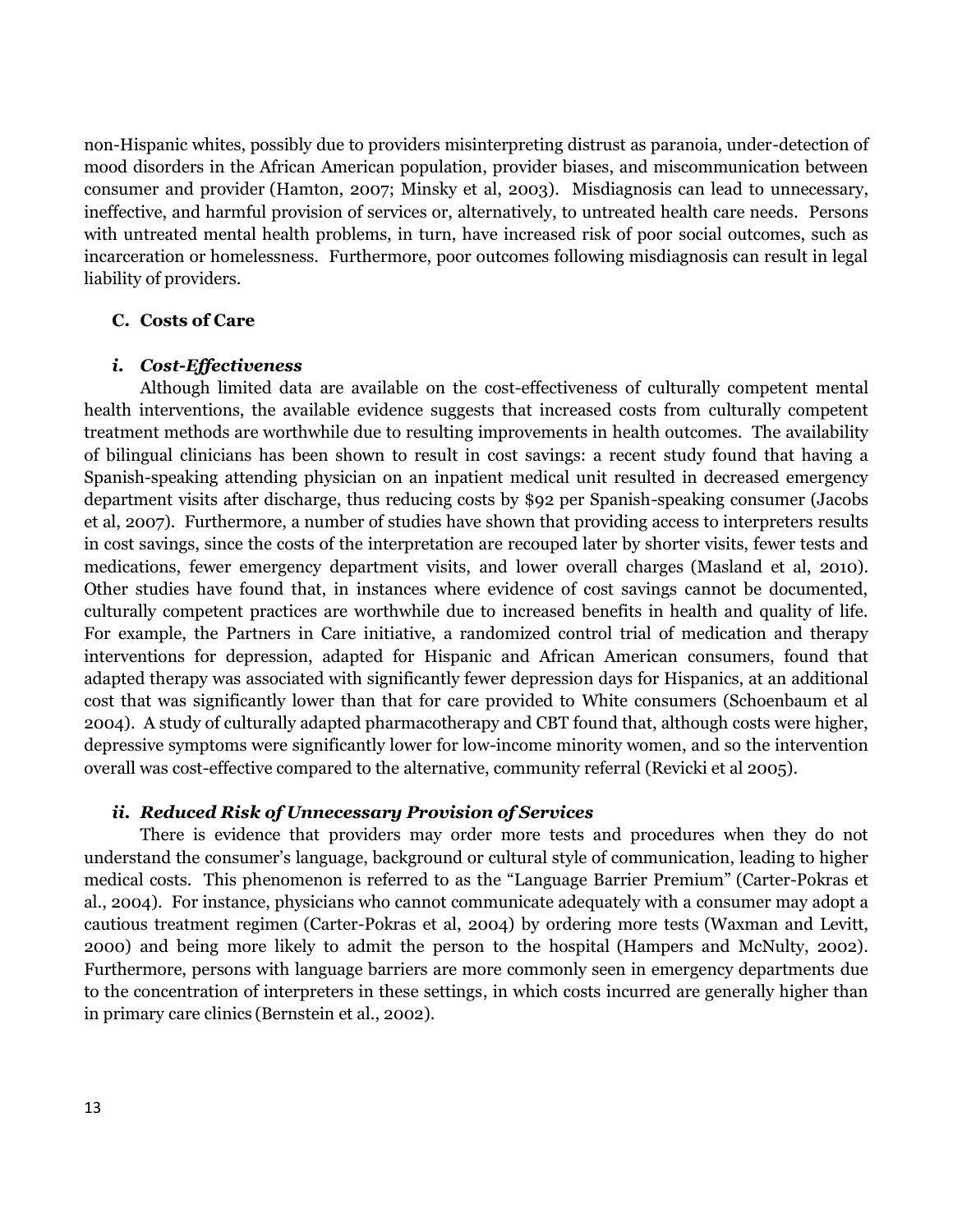### *iii. Reduced Risk of Malpractice Lawsuits*

A number of malpractice cases stemming from poor communication between consumers and providers have resulted in sizable awards and settlements. In 2003, a lawsuit on behalf of LEP consumers in Brooklyn for violation of the Civil Rights Act and New York State laws on access to interpreter services resulted in a settlement of an undisclosed amount (Goode et al., 2006). Furthermore, in August 2011, Legal Services NYC, a legal advocacy group, filed a lawsuit against the City of New York in State Supreme Court for denying LEP citizens access to Medicaid and Food Stamps because of their inability to communicate in English (Brooklyn Eagle, 2011). In addition to the cases in NYS, a number of malpractice cases in other states have resulted in substantial settlements for inaccurate translations in medical settings or lack of access to interpreter services (Carter-Pokras et al, 2004; Ku and Flores 2005; Carbone et al 2003; Musser-Granski and Carillo, 1997).

Ensuring that mental health services are culturally competent is a priority of OMH not simply to comply with federal and state mandates, but also because CC results in better patient outcomes, including engagement, adherence, retention, reduced emergency department use, and the provision of cost-effective care. Furthermore, there are substantial risks of not providing culturally competent services, such as unnecessary provision of services, misdiagnoses, and medical errors due to poor communication between the consumer and the provider. Finally, inadequate access to interpreter services, in particular, has lead to substantial malpractice settlements. As NYS begins to implement health care reform, on a national level through PPACA, and on a state level through Medicaid redesign, it will be crucial to ensure that the new systems of care use culturally competent methods to ensure that OMH continues to provide effective care, and minimizes its legal and financial risks.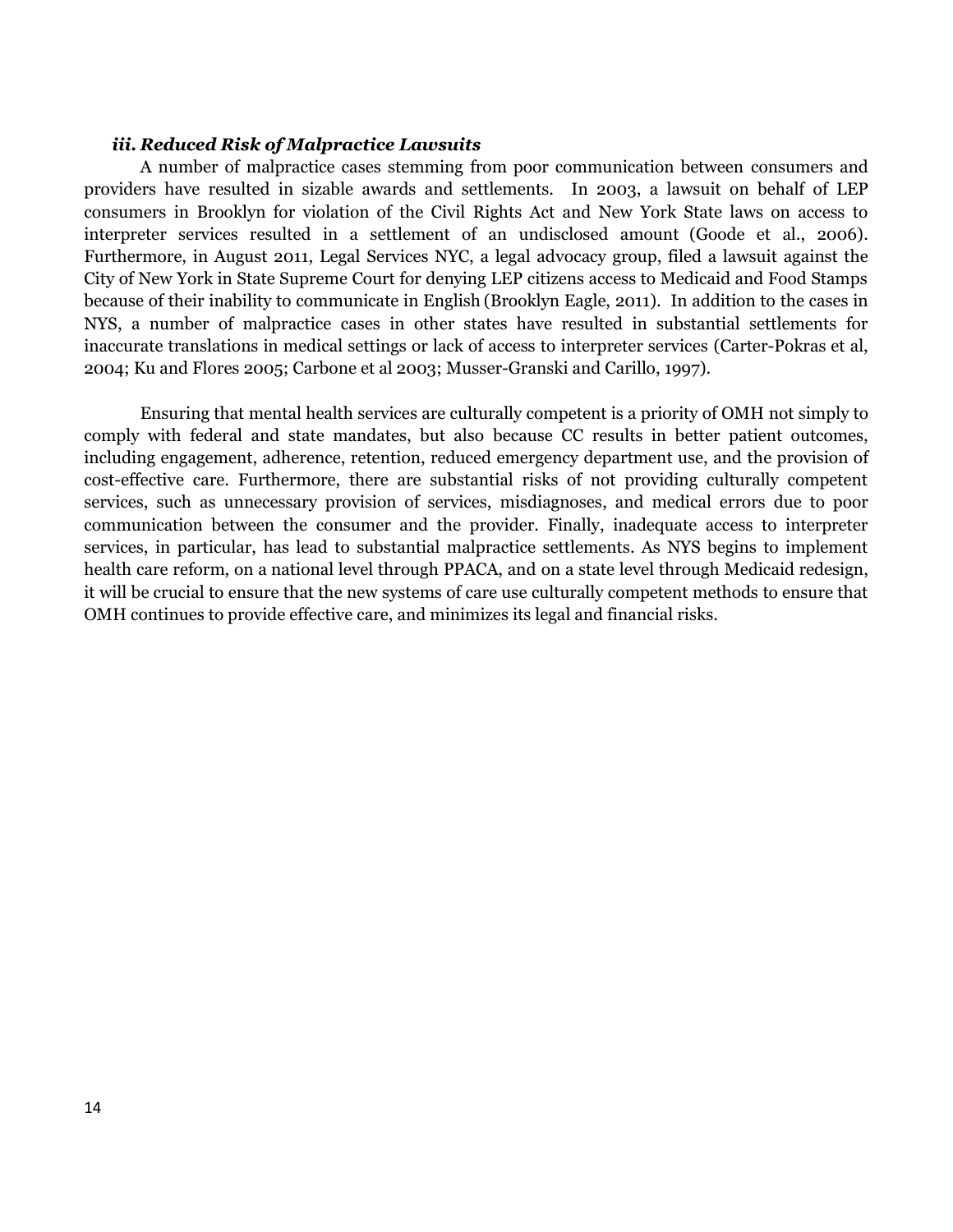# **Chapter III. Infusing Cultural Competence into Health Care Reform Initiatives**

Specific recommendations for how health care organizations (RBHOs, managed care companies, Health Homes and Health Home partners) can ensure that any reform activities are being implemented in a CC manner are provided here. Some are based directly on the scientific evidence outlined in Chapter II. For example, the recommendation to hire and train CC staff, particularly bilingual clinicians, is linked to the evidence that this results in increasing access and engagement, and lowering costs of care. The recommendation for training providers in CC methods of care, e.g., using culturally adapted

# **Recommendations for all participating behavioral health care organizations**

- **Have a CC plan**
- **Have a CC advisory committee**
- **Recruit, hire, and retain culturally diverse staff including peer staff**
- **Provide training and disseminate educational materials on CC to staff at all levels**

evidence-based treatment practices, is also based on evidence of improved engagement and greater impact on symptoms and levels of functioning. The recommendation regarding the availability of language interpreters is linked to evidence of a decreased risk of communication errors and a reduction in the provision of unnecessary services (e.g. the Language Barrier Premium mentioned in Chapter II, where impaired communication may lead providers to order more tests and procedures), which in turn have been shown to increase costs. Furthermore, these recommendations will allow agencies to remain compliant with NYS Executive Order 26, which requires state agencies to develop Language Access Plans that document their efforts to provide interpretation, translated forms, staff training and bilingual staff.

For other recommendations, the scientific evidence is limited, but there is community and practice-based evidence for the relevance of the activity in the promotion of CC. The BCC and CECCs have drawn on their collective experience working with clinicians, agencies, and providers to formulate these recommendations.

## *A.* **Organizational Activities**

Organizations such as RBHOs, managed care companies, and HHs can play a critical role in ensuring the CC of the services being offered to persons with behavioral health care disorders. Medicaid dollars allocated to organizations for administrative costs should cover the cost of conducting centralized CC activities from which all network partners could benefit, such as, for RBHOs: interpreter services, translation of documents, annual CC assessments with feedback to providers, and enhanced data collection and report generation to enable better identification of cultural groups and appraisals of their needs. Their performance measurement of behavioral health care partners should include an assessment of their CC. This also allows entities to remain compliant with the accreditation requirements regarding CC set out by The Joint Commission and NCQA, as well as ensuring compliance with federal and state regulations for entities receiving federal or state funding.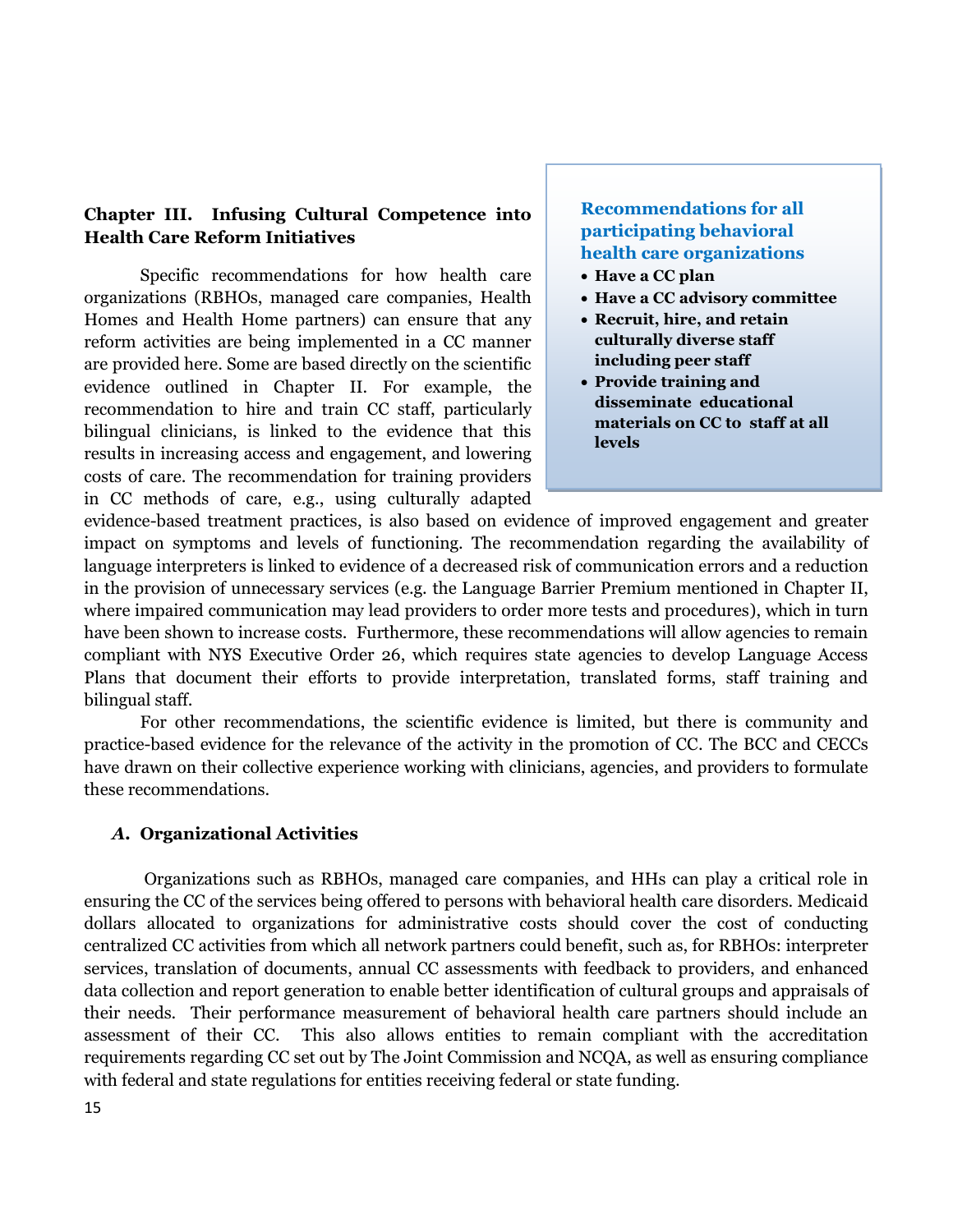HHs care management fees need to be sufficient to allow them to cover the costs of basic CC activities, such as having a CC committee for cultural input on service delivery and coordination, and to establish mechanisms for ensuring that care management and care coordination is conducted with CC (e.g., involve family members when appropriate, provide culturally and linguistically appropriate patient education materials, assist in navigating between mental health and primary care services). Community outreach can be pursued through stigma-reduction and health promotion campaigns at the community level, presentations at churches and community centers, and by developing task forces with local community and opinion leaders from cultural groups. Additional funding for training of peers from cultural groups to serve as care coordinators is strongly recommended as evidence is mounting that they can be highly effective in promoting engagement, retention, and care coordination in integrated mental health, substance abuse, and physical health services (Clarke et al., 2000; Pfeiffer et al., 2011).

HHs should institute procedures to ensure that all services in their provider network are CC. Including peer services in the network is desirable as peers can provide key outreach, prevention, support, and diversion services. HHs can educate their network partners on special cultural requirements of care delivery to the cultural groups they serve. Network partners should receive CC training that could be vetted and standardized by the HH. As part of performance measurement, HHs should annually assess network partners on their CC. This will ensure compliance with NYS Executive Order 26. Public mental health settings with higher scores on linguistic and service accommodation (e.g., having interpreters, bilingual staff, and translated forms), as assessed in a CC assessment scale developed by NKI-CECC, had reduced disparities in engagement and retention among Hispanic outpatients (Siegel et al, 2011). Furthermore, organizations should seek feedback on their assessments in order to ensure that the information learned is used to assess strengths and address challenges. This feedback option is an essential element of a continuous quality improvement approach that enhances organizational learning, and is a key element of implementing culturally-appropriate EBTs (Rubenstein et al, 2002, IHI, 2004).

# **Recommendations for Centralized Activities of RBHOs and HHs**

- **Enhance data collection systems to allow more specific identification of cultural groups**
- **Develop centralized interpreter services**
- **Translate relevant documents**
- **Disseminate CC health promotion materials to communities in coverage areas**
- **Disseminate 'vetted' training materials for CC training to community providers/network partners**
- **Assess performance measures of the quality of care provided by community providers/network partners specifically with respect to underserved cultural groups**
- **Assess CC of community providers/network partners and provide them with actionable feedback**
- **Promote the use of evidence-based practices (EBPs) that have evidence for the cultural populations served**
- **Assist providers in adopting and adapting culturally-relevant EBPs**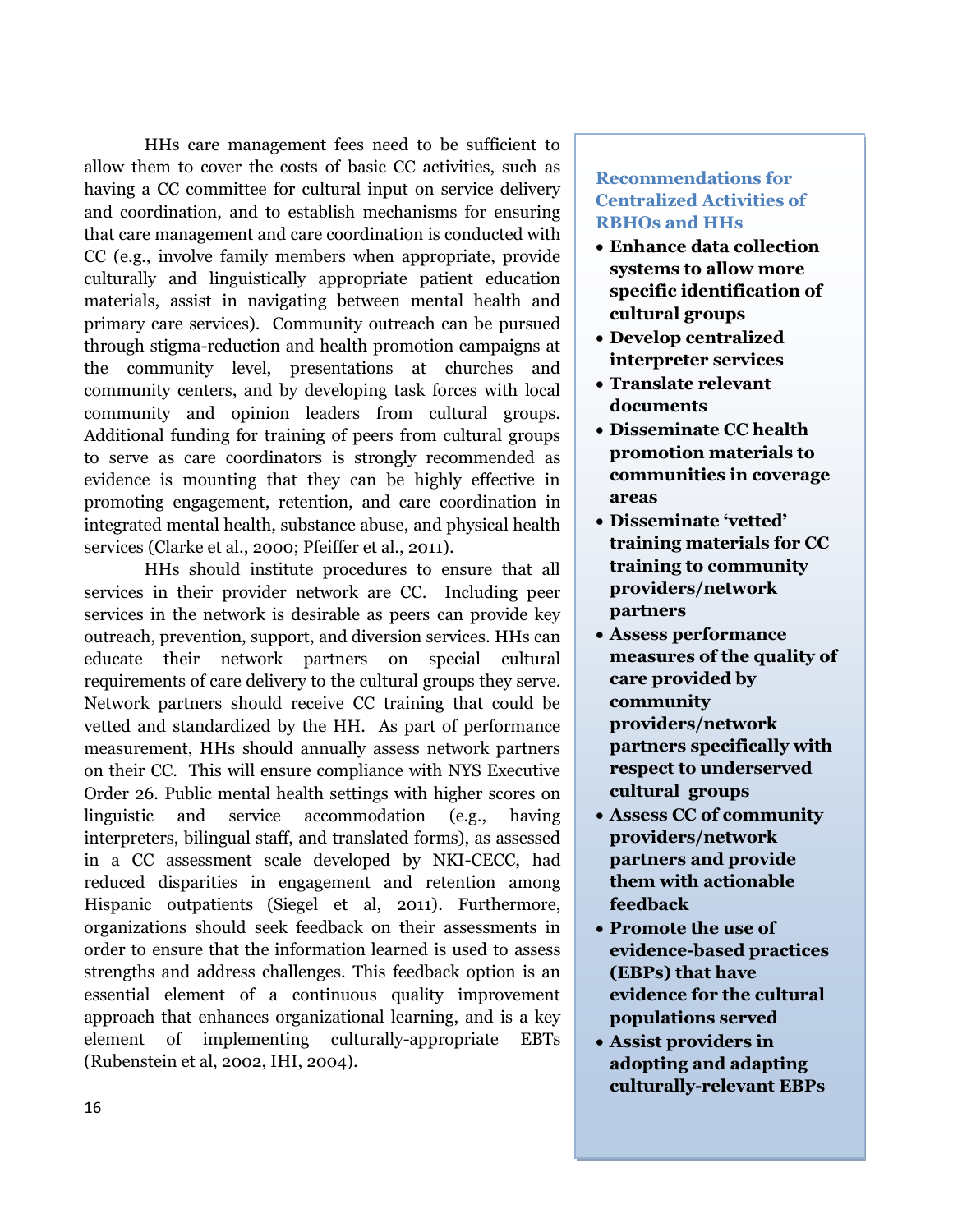#### **B. Activities for Network Partners**

Behavioral health care network partners consist of individual providers, programs, clinics, and hospitals. While CC activities introduced at the organizational levels of RBHOs and HHs are expected to result in greater cultural competence at the level of providers, there are specific CC strategies that can be targeted to the delivery of direct care. These include closer-to-the-ground activities to promote access, engagement, and retention of clients in culturally appropriate ways. Direct care providers should be required to conduct cultural assessments, such as the Cultural Formulation Interview currently being field-tested for inclusion in DSM-5, of covered clients so that services can be accommodated to their needs (Lewis-Fernández, 2009). CC training should directly address staff communication competencies in addition to language competencies with respect to the cultural groups served. Care coordination among services and supports should take into account the CC of these providers and organizations with respect to the culture of the consumer. Cultural peers can be extremely helpful in trust building and stigma reduction as well as providing advice on communication competencies. Partners need to monitor the outcomes of their services with respect to a cultural group's perspective of what constitutes a 'good' outcome (Siegel, Haugland, et al, 2011).

## **Recommendations for Centralized Activities of Network Partners**

- **Conduct client and family cultural assessments**
- **Ensure language and communication competencies of staff**
- **Develop programmatic strategies for trust building and stigma reduction**
- **Provide services in culturally appropriate milieus**
- **Involve family or consumervalued persons in the care process, as desired by consumer**
- **Ensure referrals for care and social supports are CC**
- **Provide linkages to culturally-valued community supports (e.g., churches, clubs)**
- **Monitor outcomes by cultural group**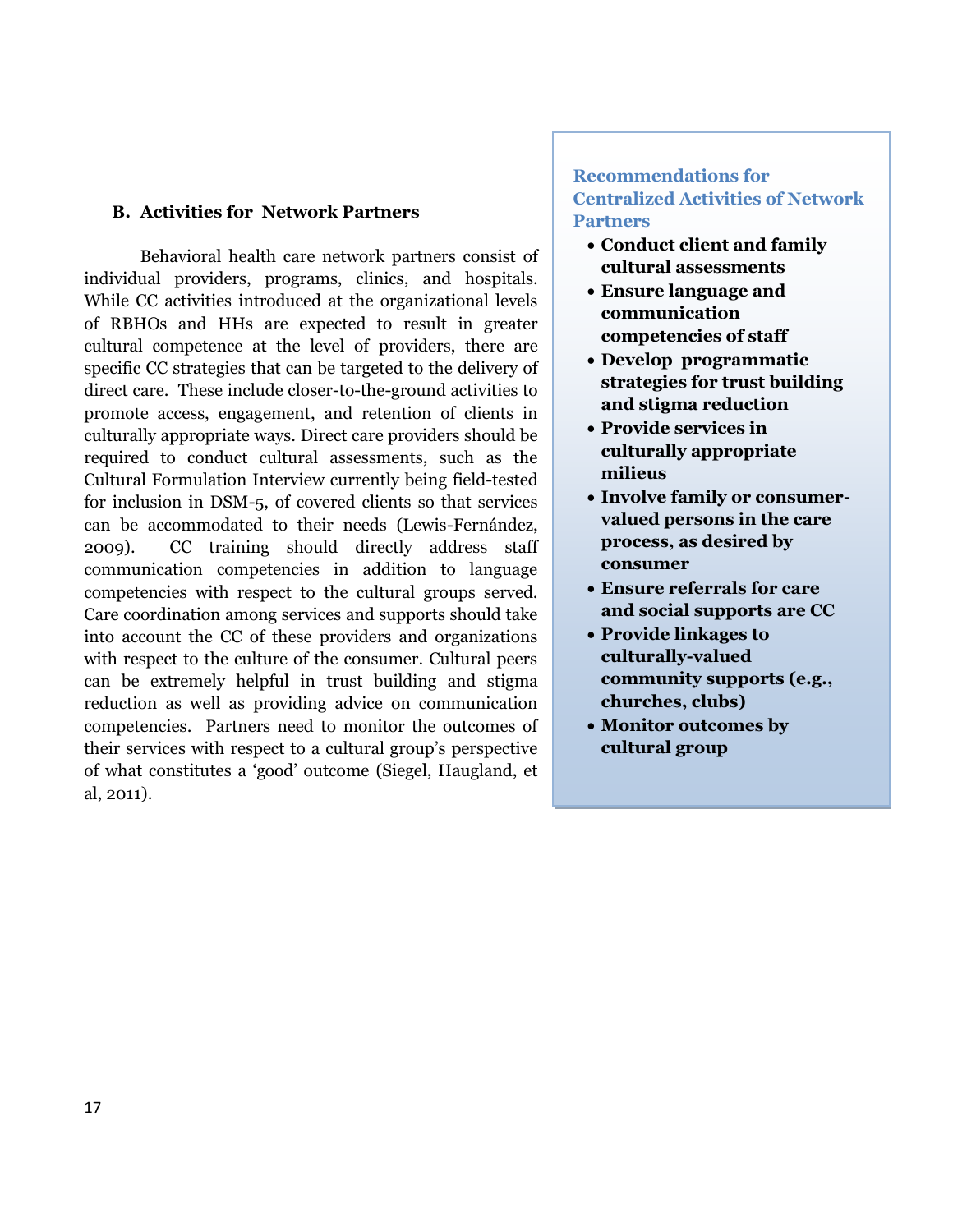#### **Chapter IV. Conclusions and Resources**

CC activities are required to meet both the intrinsic goals of CC for NYS as well as those of health care reform. In NYS, where people of color comprise more than 50% of consumers served in the public mental health system, the necessity of these activities is affirmed. Dollars spent to conduct these activities will be more than cost-offset by the benefits that accrue from more effective care. Adding to the case to be made for CC activities is the fact that the risks of limited CC can result in poorer care and legal liability.

Organizations seeking to design and implement CC activities can take advantage of a myriad of resources. The NYS OMH supports a Bureau of Cultural Competence (BCC), which provides training to state agencies and facilities and can direct entities to resources, for example, for interpretation and translation needs. Advocacy organizations, such as the New York Association of Psychiatric Rehabilitation Services (NYAPRS), also disseminate materials that may be useful to entities developing CC materials [\(http://www.nyaprs.org\)](http://www.nyaprs.org/). The US DHHS Office of Minority Health provides Continuing Medical Education (CME) credit for physicians and health care providers and supports a website with information on compliance with federal mandates [\(https://cccm.thinkculturalhealth.hhs.gov/\)](https://cccm.thinkculturalhealth.hhs.gov/). Georgetown University also maintains the National Center for Cultural Competence, which provides training and assessment materials for providers and health care facilities [\(http://nccc.georgetown.edu/\)](http://nccc.georgetown.edu/). The BCC [\(http://www.omh.ny.gov/omhweb/cultural\\_competence/\)](http://www.omh.ny.gov/omhweb/cultural_competence/), along with the Centers of Excellence in Cultural Competence (CECCs) at Nathan Kline Institute [\(http://cecc.rfmh.org\)](http://cecc.rfmh.org/) and New York State Psychiatric Institute, ([http://nyspi.org/culturalcompetence\)](http://nyspi.org/culturalcompetence) are continuing to identify and disseminate resources across the state.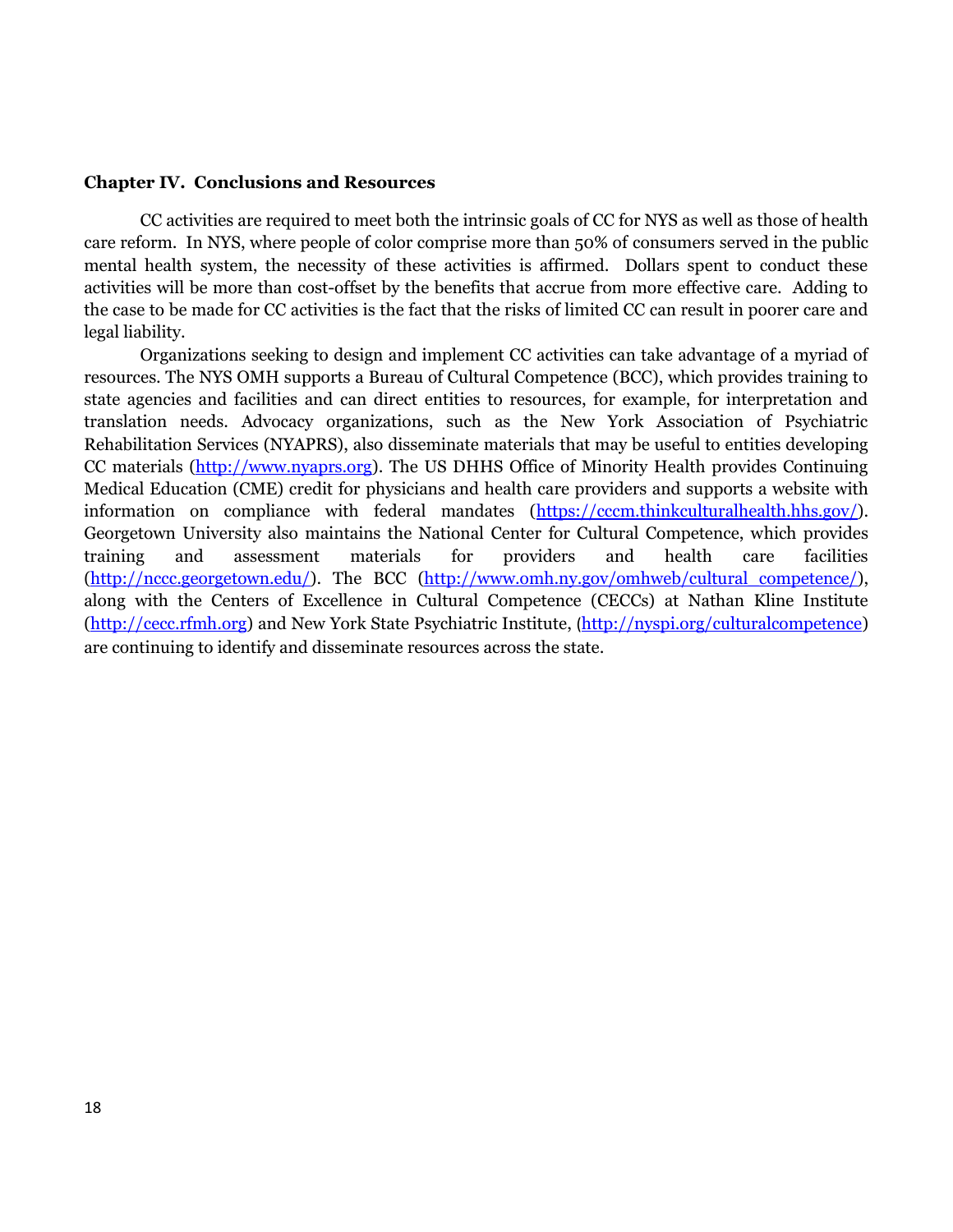## *REFERENCES*

- Abreu M and Hynes HP. The Latino Health Insurance Program: A Pilot Intervention for Enrolling Latino Families in Health Insurance Programs, East Boston, Massachusetts, 2006-2007. *Preventing Chronic Disease*, 6(4), 2009: 1-9.
- Anderson LM, Scrimshaw SC, Fullilove MT, Fielding JE, Normand J, and the Task Force on Community Preventive Services. *American Journal of Preventive Medicine*, 24(3S), 2003: 68- 79.
- Armstrong, K, Ravenell, KL, McMurphy, S. & Putt, M. Racial/ethnic differences in physician distrust in the United States. *Am J Public Health, 97*(7), 2007: 1283-1289.
- Benish SG, Quintana S, Wampold BE. Culturally Adapted Psychotherapy and the Legitimacy of Myth: A Direct-Comparison Meta-Analysis. *Journal of Counseling Psychology*, 58(3), 2011: 279-289.
- Bernal G, Jimenez-Chafer MI, Domenech Rodriguez MM. Cultural Adaptation of Treatments: A Resource for Considering Culture in Evidence-Based Practice. *Professional Psychology: Research and Practice*, 40(4), 2009: 361-368.
- Bernstein J, Bernstein E, Dave A, et al. Trained Medical Interpreters in the Emergency Department: Effects on Services, Subsequent Charges and Follow-Up. *Journal of Immigrant Health*, 4(4), 2002: 171-176.
- Berwick DM, Nolan TW, Whittington J. The Triple Aim: Care, Health, And Cost *[Health Affairs](http://content.healthaffairs.org/)*, 27, no. 3 (2008): 759-769
- Birnbaum, M. (2010, December). Medicaid in New York: Current roles, recent experience, and implications of federal reform. *Medicaid Institute at United Hospital Fund*.
- Brooklyn Eagle. Brooklyn Woman and Co-Plaintiffs Sue City for Speaking Only English. Brooklyn Daily Eagle, December 1, 2011. [http://www.brooklyneagle.com/categories/category.php?category\\_id=4&id=30079](http://www.brooklyneagle.com/categories/category.php?category_id=4&id=30079)
- Carbone EJ, Gorrie JJ, Oliver R. Without Proper Language Interpretation, Sight is Lost in Oregon and a \$350,000 Verdict is Reached. *Legal Review and Commentary*, May 2003 Suppl, 1.
- Carter-Pokras O, O'Neill MJF, Cheanvechai V, Menis M, Fan T, Solera A. Providing Linguistically Appropriate Services to Persons with Limited English Proficiency: A Needs and Resources Investigation. *The American Journal of Managed Care*, 10: SP29-SP36, 2004.
- Cartwright-Smith, L., Rosenbaum, S. & Mehta, D. (2011, March). Disparities reduction and minority health improvement under the ACA. *LegalNotes, 3*(1). Retrieved from http://www.rwjf.org/files/research/72513legalnotes201106.pdf

Civil Rights Act of 1964. (Title VI) Pub.L. 88-352, 42 USC Section 2000d-1 *et seq*.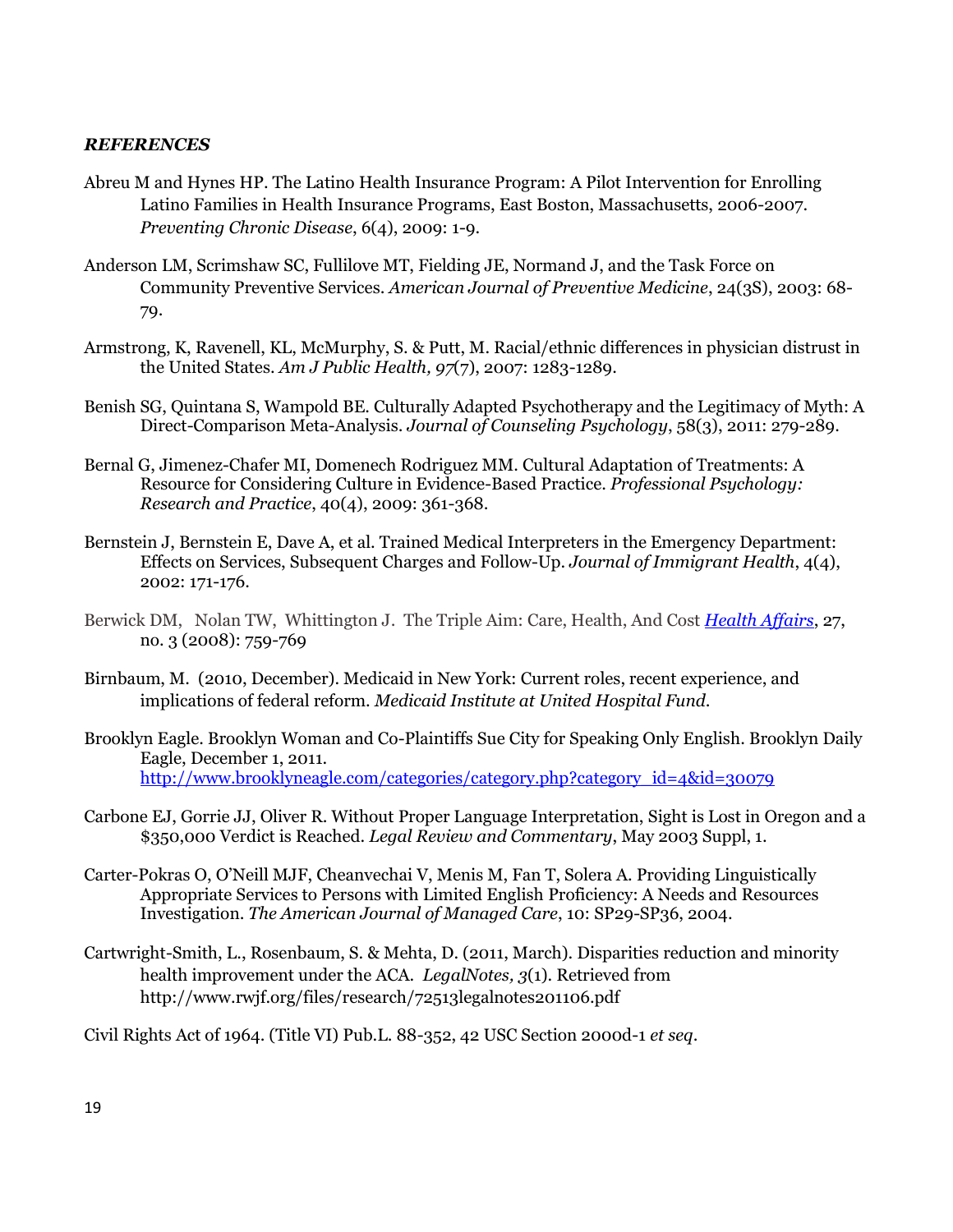- Clarke GN, Herincks HA, Kinney RF, Paulson R, Cutler DI, Lewis K, Oxman E. Psychiatric hospitalizations, arrests, emergency room visists and homelessness of clients with serious and persistent mental illness: Findings from a randomized trial of two ACT programs vs. usual care. *Mental Health Service Research*. 2000; 2(3): 155-164
- Cohen A and Karpati A. Integrating Primary and Behavioral Health Care for People with Serious Mental Illness and Substance Abuse Disorders. New York City Office of the Mayor and New York City Department of Health and Mental Hygiene, 2011. [www.health.state.ny.us/healthcare/Medicaid/redesign/docs/bhg\\_integrating\\_primary\\_behav\\_heal](http://www.health.state.ny.us/healthcare/Medicaid/redesign/docs/bhg_integrating_primary_behav_healthcare.ppt) [thcare.ppt](http://www.health.state.ny.us/healthcare/Medicaid/redesign/docs/bhg_integrating_primary_behav_healthcare.ppt)
- Cohen AL, Rivera F, Marcuse EK et al. Are language barriers associated with serious medical events in hospitalized pediatric patients? *Pediatrics*, 116(3), 2005: 575-79.
- Copeland VC and Butler J. Reconceptualizing Access: A Cultural Competence Approach to Improving the Mental Health of African-American Women. *Social Work in Public Health*, 23(2-3), 2007: 35-58.
- Crane JA. Patient Comprehension of Doctor-Patient Communication on Discharge from the Emergency Department. *Journal of Emergency Medicine*, 15(1), 1997: 468-474.
- Dysart-Gale D. Clinicians and Medical Interpreters: Negotiating Culturally Appropriate Care for Patients with Limited English Ability. *Family and Community Health*, 30(3), 2007: 237-246.
- Domenech-Rodriguez MM, Baumann AA, Schwartz AL. Cultural Adaptation of an Evidence-Based Intervention: From Theory to Practice in a Latino/a Community Context. *American Journal of Community Psychology*, 47, 2011: 170-186.
- Farooq S, Fear C. Working through Interpreters. Advances in Psychiatric Treatment, 9, 2003: 104-109.
- Goode TW, Dunne MC, Bronheim SM. The Evidence Base for Cultural and Linguistic Competency in Health Care. The Commonwealth Fund, publication number 962, 2006, [http://www.commonwealthfund.org/usr\\_doc/Goode\\_evidencebasecultlinguisticcomp\\_962.pdf](http://www.commonwealthfund.org/usr_doc/Goode_evidencebasecultlinguisticcomp_962.pdf) .
- Griner D and Smith TB. Culturally Adapted Mental Health Interventions: A Meta-Analytic Review. *Psychotherapy: Theory, Research, Practice, Training*, 43(4), 2006: 531-548.
- Hampers LC, McNulty JE. Professional Interpreters and Bilingual Physicians in a Pediatric Emergency Department: Effect on Resource Utilization. *Archives of Pediatric and Adolescent Medicine*, 156, 2002: 1108-1113.
- Hampton MD. The Role of Treatment Setting and High Acuity in the Overdiagnosis of Schizophrenia in African Americans. *Archives of Psychiatric Nursing*, 21(6), 2007: 327-335.
- Hasselman, D. & Bachrach, D. (2011, June). *Implementing health homes in a risk-based Medicaid managed care delivery system*. Retrieved from Center for Health Care Strategies, Inc. website: http://www.chcs.org/usr\_doc/Final\_Brief\_HH\_and\_Managed\_Care\_FINAL.pdf

20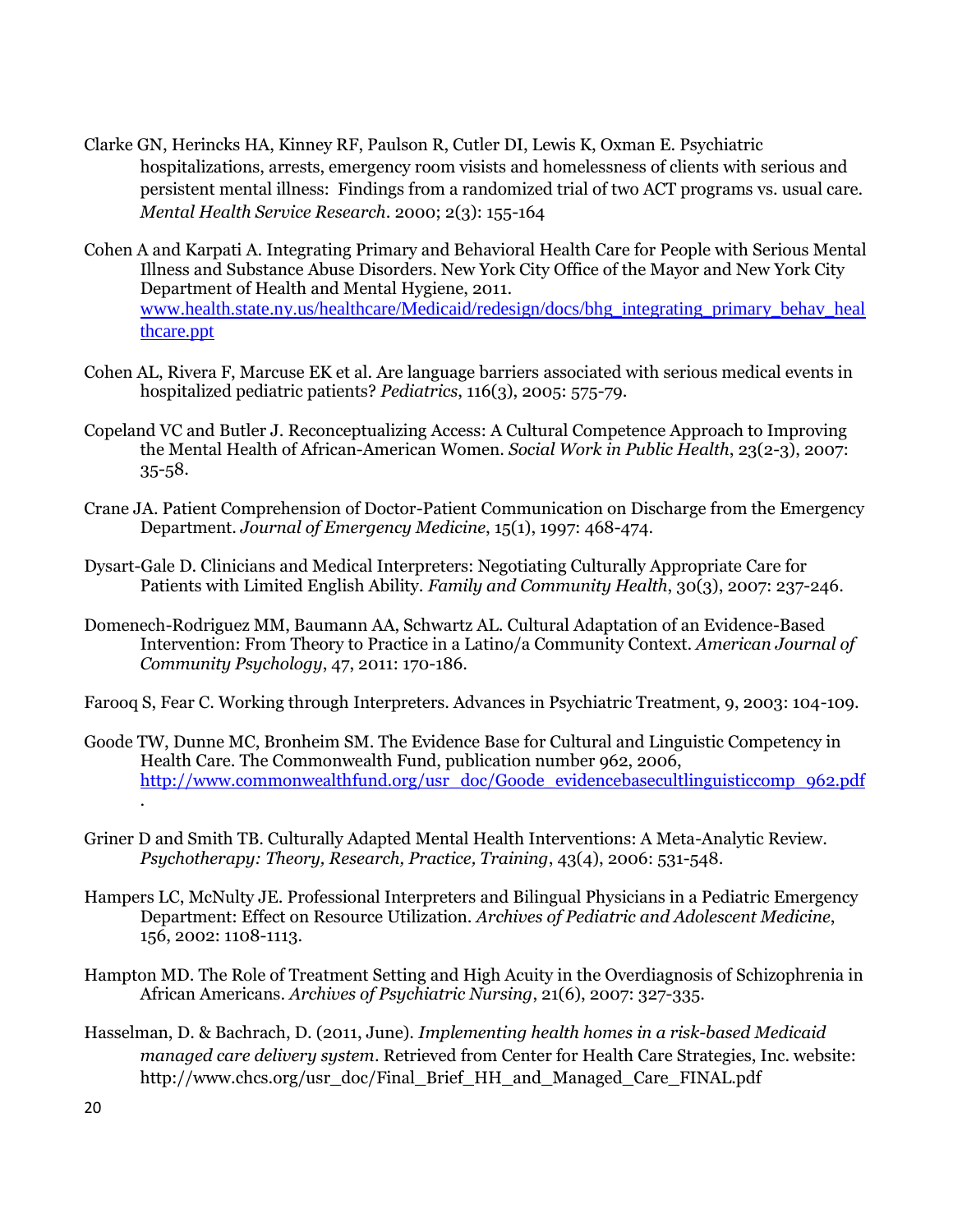- Institute for Healthcare Improvement (IHI). The Breakthrough Series: IHI's Collaborative Model for Achieving Breakthrough Improvement. *Diabetes Spectrum*, 17(2), 2004: 97-101.
- Jacobs EA, Sadowski LS, Rathouz PJ. The Impact of an Enhanced Interpreter Service Intervention on Hospital Costs and Patient Satisfaction. *Journal of General Internal Medicine*, 22(Suppl 2), 2007: 306-311.
- Kaiser Family Foundation. *Health reform and communities of color: Implications for racial and ethnic health disparities*. Menlo Park: The Henry J. Kaiser Family Foundation, 2010, September. Retrieved from<http://kff.org/healthreform/upload/8016.pdf>
- Kirmayer LJ, Groleau D, Guzder J, Blake C, Jarvis E. Cultural Consultation: A Model of Mental Health Service for Multicultural Societies. *The Canadian Journal of Psychiatry*, 48, 2003: 145-153.
- Kirmayer LJ, Thombs BD, Jurcik T, Jarvis GE, Guzder J. Use of an Expanded Version of the DSM-IV Outline for Cultural Formulation on a Cultural Consultation Service. *Psychiatric Services*, 59(6), 2008: 683-686.
- Kopelowicz A, Zarate R, Wallace CJ, Liberman RP, Lopez SR, Mintz J. The Ability of Multifamily Groups to Improve Treatment Adherence in Mexican Americans with Schizophrenia. *Archives of General Psychiatry,* 69(3), 2012: 265-273.
- Ku L and Flores G. Pay Now or Pay Later: Providing Interpreter Services in Health Care. *Health Affairs*, 24(2), 2005: 435-44.
- Kutner, M, Greenberg, E, Jin, Y, and Paulsen, C. (2006). *The Health Literacy of America's Adults: Results from the 2003 National Assessment of Adult Literacy*. US Department of Education, National Center for Health Statistics.
- Lewis-Fernández R and Diaz N. The Cultural Formulation: A Method for Assessing Cultural Factors Affecting the Clinical Encounter. *Psychiatric Quarterly*, 73(4), 2002: 271-295.
- Lewis-Fernández R: The Cultural Formulation. *Culture, Medicine and Psychiatry* 2009; 46:379-382.
- Lewis-Fernández R, Balan I, Patel SR, et al. Impact of Motivational Pharmacotherapy on treatment retention among depressed Latinos. *Psychiatry* [in press].
- Lurie N, Somers SA, Fremont A, Angeles J, Murphy EK, Hamblin A. Challenges to Using A Business Case for Addressing Health Disparities. *Health Affairs*, 27(2), 2008: 334-338.
- Masland MC, Lau C, Snowden L. Use of Communication Technologies to Cost-Effectively Increase the Availability of Interpretation Services in Healthcare Settings. *Telemedicine and E-Health*, 16(6), 2010: 739-745.
- Medicaid Institute at United Hospital Fund, Medicaid in New York: Current Roles, Recent Experience and Implications of Federal Reform. 12/2010.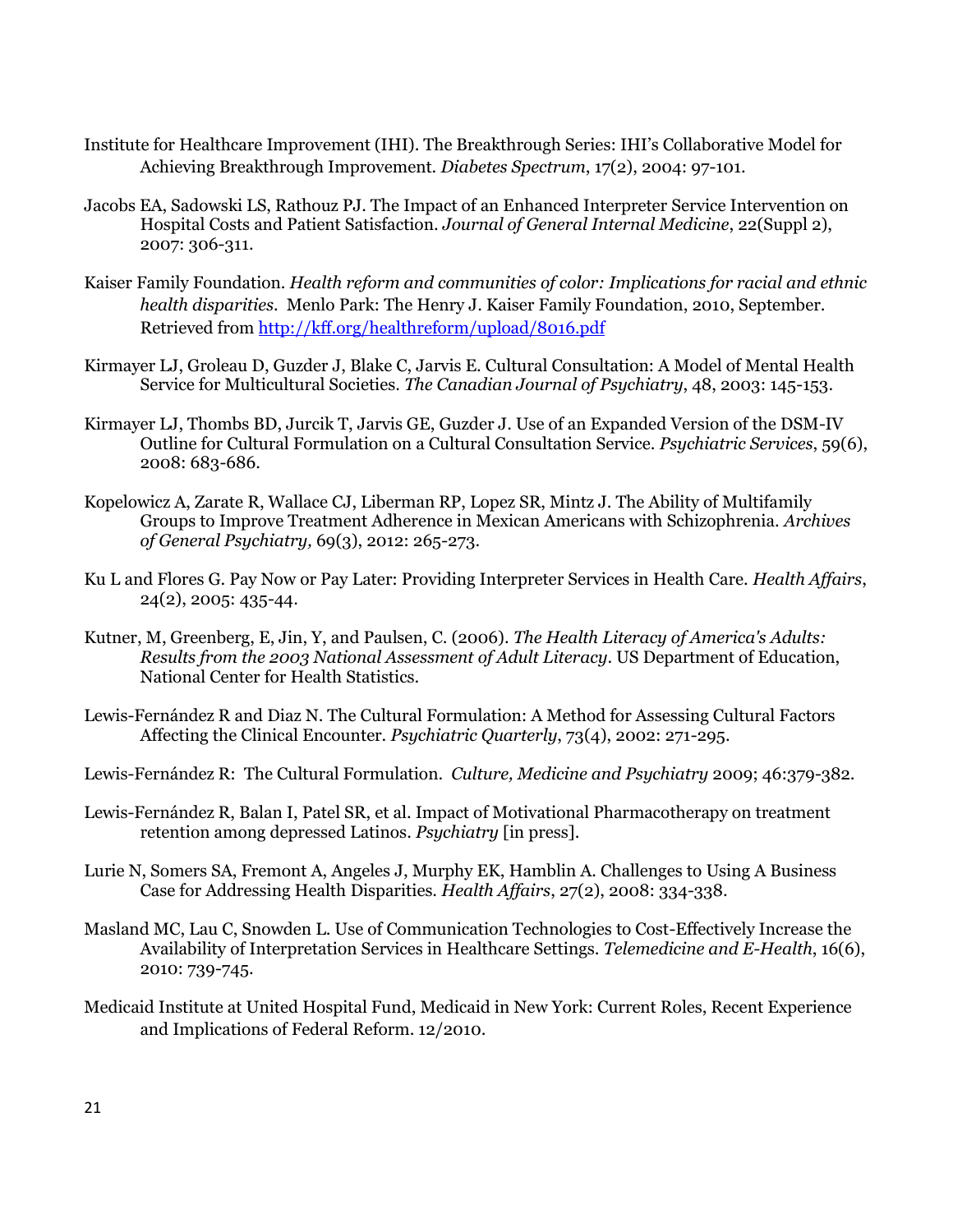- Minsky S, Vega W, Miskimen T, Gara M, Escobar J. Diagnostic Patterns in Latino, African American and European American Psychiatric Patients. *Archives of General Psychiatry*, 60, 2003: 637- 644.
- Miranda J, Bernal G, Lau A, Kohn L, Hwang W, LaFromboise T. State of the Science on Psychosocial Interventions for Ethnic Minorities. *Annual Review of Clinical Psychology*, 1, 2005: 113-142.
- Musser-Granski J, Carrilo DF. The Use of Bilingual, Bicultural Paraprofessionals in Mental Health Services: Issues for Hiring, Training and Supervision. Community Mental Health Journal, 33(1), 1997: 51-60.
- Nadeem, E, Lange, JM, Edge, D, Fongwa, M, Belin, T, & Miranda, J. Does stigma keep poor young immigrant and U.S.-born Black and Latina women from seeking mental health care? *Psychiatric Services, 58*(12), 2007: 1547-1554.
- New York State Behavioral Health Organization Regional Forums, RBHOs Fact Sheet, October 2011.
- New York State Center of Excellence for Cultural Competence at the New York State Psychiatric Institute. Sociocultural Factors Affecting the Integration of Physical Health and Mental Health Services for Consumers with Serious Mental Illness from Underserved Racial and Ethnic Groups. 2012, in press.
- New York State Department of Health. *Medicaid Redesign Team, Health Disparities Workgroup. Final Recommendations*, 2011a. Retrieved from http://www.health.ny.gov/health\_care/medicaid/redesign/docs/health\_disparities\_report.pdf
- New York State Department of Health, Medicaid Health Homes, High Cost Population Characteristics. *State of Medicaid Spending: High Cost Enrollees*, 2011b. Retrieved from http://www.health.ny.gov/health\_care/medicaid/program/medicaid\_health\_homes/docs/buc ket\_slide.pdf
- New York State Department of Health. RFA for Health Homes, 2012a. Retrieved from [http://www.health.ny.gov/health care/medicaid/program/medicaid\\_health\\_homes/](http://www.health.ny.gov/health%20care/medicaid/program/medicaid_health_homes/)
- New York State Department of Health. NYS Implementation of Health Homes, 2012b. *Preliminary NYS Health Home Rollout Plan.* Retrieved from http://www.health.ny.gov/health\_care/medicaid/program/medicaid\_health\_homes/docs/201 2-01-24\_preliminary\_hh\_rollout\_plan.pdf
- New York State Department of Health. A Plan to Transform the Empire State's Medicaid Program, Multi Year Action Plan, 2012c. Retrieved from [http://www.health.ny.gov/health\\_care/medicaid/redesign/docs/mrtfinalreport.pdf](http://www.health.ny.gov/health_care/medicaid/redesign/docs/mrtfinalreport.pdf)
- New York State Office of the Governor. Executive Order No. 26: Statewide Language Access Policy, October 2011. [http://www.governor.ny.gov/executiveorder/26.](http://www.governor.ny.gov/executiveorder/26)
- New York State Office of Mental Health (OMH). Statewide Comprehensive Plan 2011-2015. February 2012.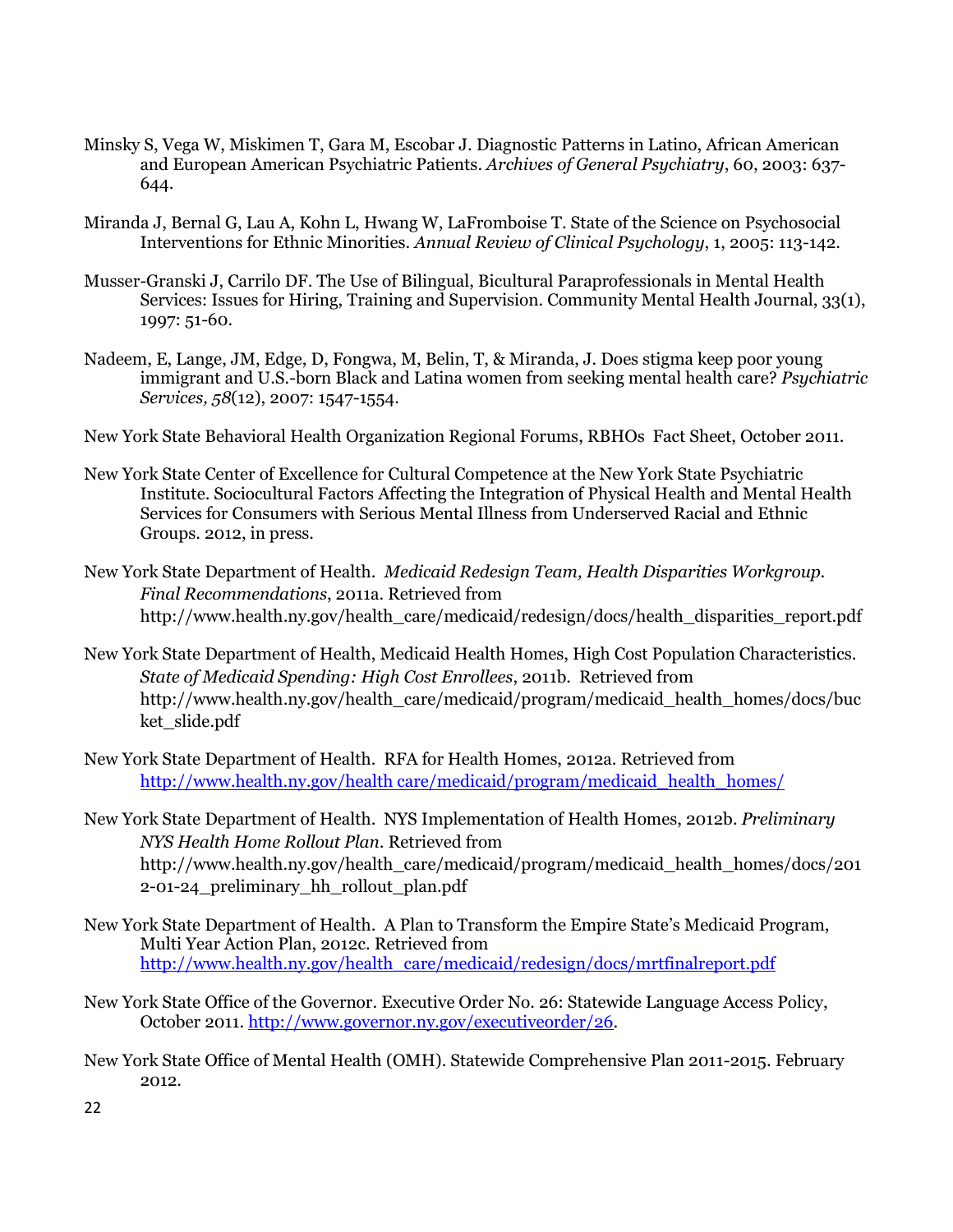[http://www.omh.ny.gov/omhweb/planning/statewide\\_plan/2011\\_to\\_2015/2012\\_interim\\_rep](http://www.omh.ny.gov/omhweb/planning/statewide_plan/2011_to_2015/2012_interim_report/) [ort/](http://www.omh.ny.gov/omhweb/planning/statewide_plan/2011_to_2015/2012_interim_report/)

- New York State Office of Mental Health (OMH), Office of Performance Measurement and Evaluation, NKI Center of Excellence in Culturally Competent Mental Health. Utilization of Inpatient Psychiatric Care in New York State by Demographic Characteristics Donahue et al., Unmet Needs Assessment Report (to NYS Legislature), 12/2011.
- Parcesepe A, Humensky J, Cabassa LJ, Lewis-Fernández R. National Literature Review, Unmet Needs Assessment Report (to NYS Legislature), 12/2011
- Pfeiffer PN, Heisler M, Piette JD, Rogers MAM, Valenstein M. Efficacy of peer support interventions for depression: a meta-analysis, *General Hospital Psychiatry* 33 (2011) 29–36
- Revicki DA, Siddique J, Frank L, Chung JY, Green BL, Krupnick J, Prasad M, Miranda J. Costeffectiveness of Evidence-Based Pharmacotherapy or Cognitive Behavioral Therapy Compared with Community Referral for Major Depression in Predominantly Low-Income Minority Women. *Archives of General Psychiatry*, 62, 2005: 868-875.
- Rosenthal, H. *What will BHOs, Health Homes and Managed Care mean to you?* PowerPoint presented at the NYAPRS, Westchester Regional Forum, Fall 2011. Retrieved from http://www.nyaprs.org/forums/documents/Harvey-Rosenthal-Fall-2011-Regional-Forum-CNY-v9-26-11.pdf
- Roselló J and Bernal G. The Efficacy of Cognitive-Behavioral and Interpersonal Treatments for Depression in Puerto Rican Adolescents. *Journal of Consulting and Clinical Psychology*, 67(5), 1999: 734-745.
- Roselló J, Bernal G, Rivera-Medina C. Individual and Group CBT and IPT for Puerto Rican Adolescents with Depressive Symptoms. *Cultural Diversity and Ethnic Minority Psychology*, 14(3), 2008: 234-245.
- Rubenstein LV, Parker LE, Meredith LS et al. Understanding team-based quality improvement for depression in primary care. *Health Serv Res*37(4), 2002:1009-1029.
- Samuels J, Schudrich W, Altschul D. Toolkit for modifying evidence-based practice to increase cultural competence. Orangeburg, NY, Research Foundation for Mental Hygiene. 2009 http://ssrdqst.rfmh.org/cecc/sites/ssrdqst.rfmh.org.cecc/UserFiles/ToolkitEBP.pdf
- Schoenbaum M, Miranda J, Sherbourne C, Duan N, Wells K. Cost-effectivenesss of Interventions for Depressed Latinos. *The Journal of Mental Health Policy and Economics*, 7, 2004: 69-76.
- Siegel C, Haugland G, Laska E, Reid-Rose L, Tang D-I, Wanderling J, Case B. The Nathan Kline Institute Cultural Competency Assessment Scale: Psychometrics and Implications for Disparity Reduction. *Administration and Policy in Mental Health and Mental Health Services Research,* 38(2):120-30, 2011. PMID: 21331634